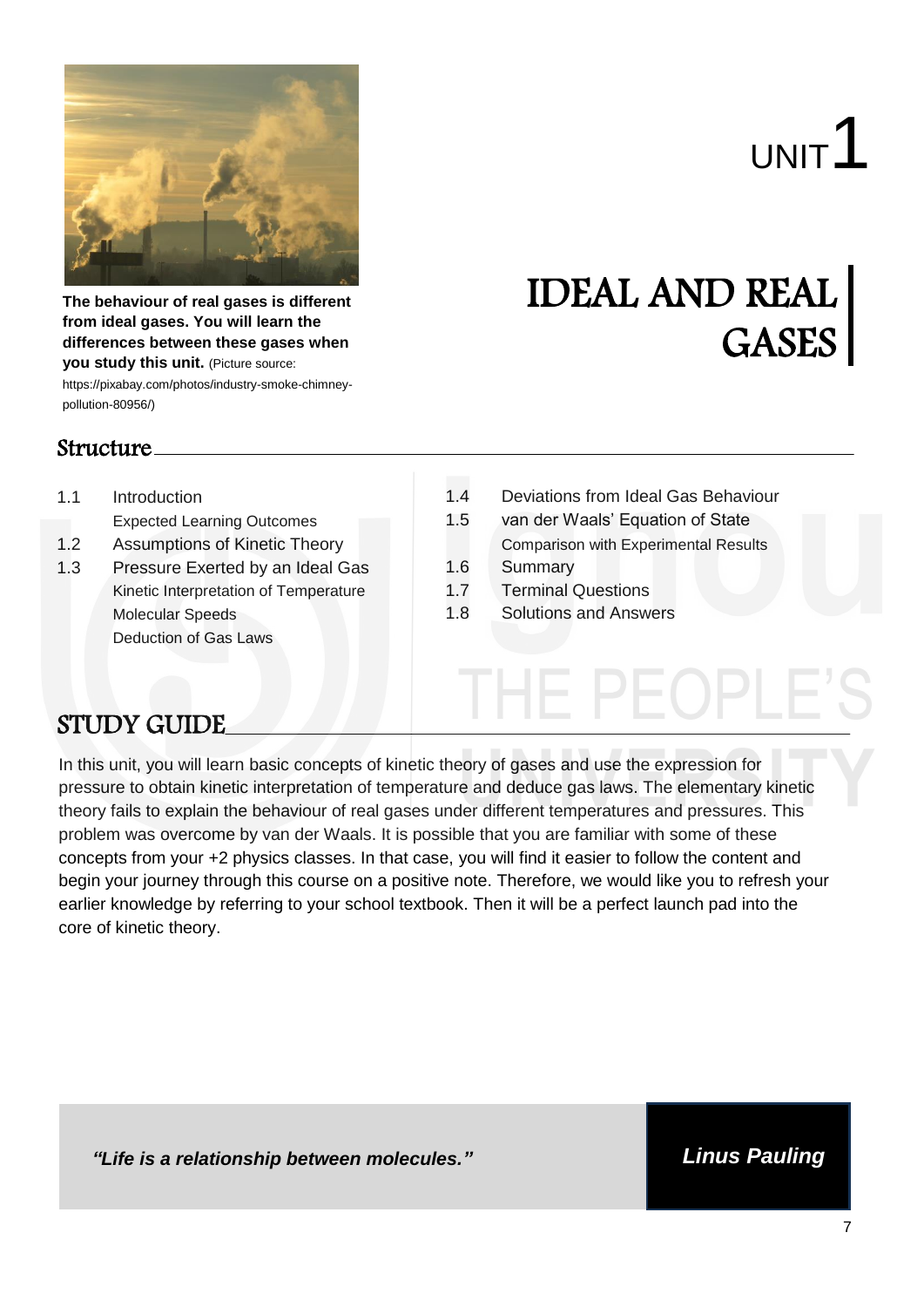### **1.1 INTRODUCTION**



Rudolf Julius Emmanuel Clausius (1822-1888) was a German physicist and mathematician who is considered to be one of the founders of kinetic theory of gases and thermodynamics. Beginning with his famous paper in 1850 entitled "On the mechanical theory of heat", he formulated the statements of first and second laws of thermodynamics. He interpreted the free heat of the system as the kinetic energy of gas molecules.

In your school science curriculum, you have learnt that matter is made up of atoms and a few atoms combine to form a molecule. A molecule is the smallest entity that can exist in free state and exhibit all characteristic properties of a substance. You may recall that these building blocks are identical in size, mass and chemical properties. When Clausius supplemented this hypothesis by laws of mechanics for molecular motion, a new area of knowledge – **the kinetic theory of gases** – was born. You may recall that elementary kinetic theory has been used successfully to explain even large-scale physical phenomena. Some of these include distribution of gases with altitude in the Earth's lower atmosphere and adiabatic lapse rate (which refers to the change in temperature of air as we move upwards), etc.

Broadly speaking, kinetic theory of gases is based on two basic postulates: (i) Matter is made up of identical molecules, and (ii) thermal energy can be identified with molecular motion. Based on these postulates, a few assumptions are made about the nature of molecules, interactions among them and their movement. To describe this motion, simple laws of mechanics are used. This helps us to obtain elegant explanations of the laws governing the behaviour of ideal gases in equilibrium.

In Sec. 1.2, you will learn the assumptions of kinetic theory of gases. We have given justifications for their appropriateness as far as possible. In Sec. 1.3, you will learn an expression for the pressure exerted by a gas on the walls of a container and use it to correlate temperature with molecular properties. In particular, you will discover that *Absolute Zero* is that temperature at which all molecular motion ceases to exist. You will also apply this to deduce gas laws and calculate the magnitude of molecular speeds for different gases. These help us to explain the observed distribution of gases in our atmosphere. In Sec. 1.4, we have discussed the behaviour of real gases – how van der Waals' equation helps us in explaining their observed properties.

### Expected Learning Outcomes

After studying this unit, you should be able to:

- discuss the basic assumptions of kinetic theory of gases;
- $\cdot$  use the expression for pressure to deduce gas laws;
- $\div$  interpret temperature in terms of molecular properties;
- discuss deviations shown by a real gas from an ideal gas behaviour; and
- explain how van der Waals' equation of state satisfactorily explains the behaviour of real gases.

To develop understanding of elementary kinetic theory, we first state its basic assumptions as a convenient starting point.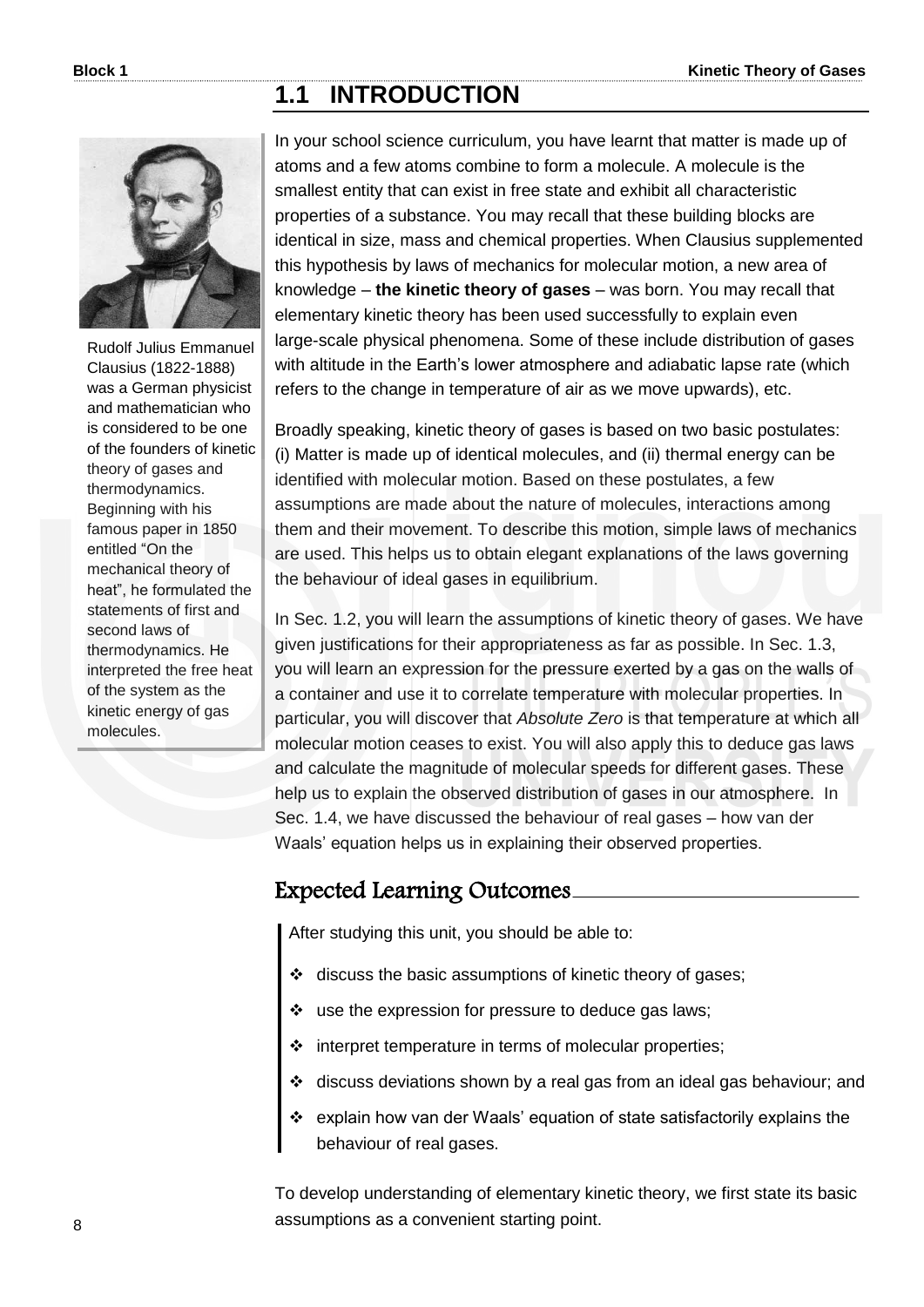## **1.2 ASSUMPTIONS OF KINETIC THEORY**

The basic assumptions of kinetic theory of ideal gases are:

- 1. **A gas consists of a very large number of identical molecules**. This assumption is quite justified. The number of molecules in a kilomole is 6.023 $\times$ 10<sup>26</sup>. (This is commonly known as Avogadro number.) It means that 1 cm $^3$  of an ideal gas at standard temperature and pressure (STP) contains nearly  $3\times10^{19}$  molecules. (This number is almost six billion times the population of the world as of now.)
- 2. **The gas molecules can be regarded as point masses**. Experiments show that the diameter of a gas molecule is about  $2-3\times10^{-10}\,\rm m$  The distance between any two neighbouring gas molecules at STP, on an average, is about  $3{\times}10^{-9}$ m, which is an order of magnitude bigger than their diameter.
- 3. **The gas molecules are in a state of constant random motion**. This is shown in Fig. 1.1. (The motion of gas molecules resembles the motion of honeybees disturbed from their hive.) In essence, it means that molecules of an ideal gas can move in all possible directions and all positions are equally probable. The support for this assumption came from Brownian motion.

$$
\frac{1}{2} \sum_{i=1}^{n} \frac{1}{2} \sum_{j=1}^{n} \frac{1}{2} \sum_{j=1}^{n} \frac{1}{2} \sum_{j=1}^{n} \frac{1}{2} \sum_{j=1}^{n} \frac{1}{2} \sum_{j=1}^{n} \frac{1}{2} \sum_{j=1}^{n} \frac{1}{2} \sum_{j=1}^{n} \frac{1}{2} \sum_{j=1}^{n} \frac{1}{2} \sum_{j=1}^{n} \frac{1}{2} \sum_{j=1}^{n} \frac{1}{2} \sum_{j=1}^{n} \frac{1}{2} \sum_{j=1}^{n} \frac{1}{2} \sum_{j=1}^{n} \frac{1}{2} \sum_{j=1}^{n} \frac{1}{2} \sum_{j=1}^{n} \frac{1}{2} \sum_{j=1}^{n} \frac{1}{2} \sum_{j=1}^{n} \frac{1}{2} \sum_{j=1}^{n} \frac{1}{2} \sum_{j=1}^{n} \frac{1}{2} \sum_{j=1}^{n} \frac{1}{2} \sum_{j=1}^{n} \frac{1}{2} \sum_{j=1}^{n} \frac{1}{2} \sum_{j=1}^{n} \frac{1}{2} \sum_{j=1}^{n} \frac{1}{2} \sum_{j=1}^{n} \frac{1}{2} \sum_{j=1}^{n} \frac{1}{2} \sum_{j=1}^{n} \frac{1}{2} \sum_{j=1}^{n} \frac{1}{2} \sum_{j=1}^{n} \frac{1}{2} \sum_{j=1}^{n} \frac{1}{2} \sum_{j=1}^{n} \frac{1}{2} \sum_{j=1}^{n} \frac{1}{2} \sum_{j=1}^{n} \frac{1}{2} \sum_{j=1}^{n} \frac{1}{2} \sum_{j=1}^{n} \frac{1}{2} \sum_{j=1}^{n} \frac{1}{2} \sum_{j=1}^{n} \frac{1}{2} \sum_{j=1}^{n} \frac{1}{2} \sum_{j=1}^{n} \frac{1}{2} \sum_{j=1}^{n} \frac{1}{2} \sum_{j=1}^{n} \frac{1}{2} \sum_{j=1}^{n} \frac{1}{2} \sum_{j=1}^{n} \frac{1}{2} \sum_{j=
$$

**Standard Temperature and Pressure** (**STP**) refer to commonly agreed sets of conditions under which experimental measurements are reported. Internationally, two standards are in use: International Union of Pure and Applied Chemistry (IUPAC) and the National Institute of Standards and Technology (NIST). The IUPAC's standard refers to a temperature of 0°C (273.15 K) and an absolute pressure of 100 kPa (0.986 atm) while NIST's standard is a temperature of 20°C (293.15 K) and an absolute pressure of 101.325 kPa (1 atm). In this course, we shall use IUPAC standards, unless stated otherwise.

**Fig. 1.1**: **Depiction of random motion of molecules of a gas.** 

- 4. **In the absence of any external force field, the molecules are distributed uniformly in the container.** It means that an ideal gas behaves as an isotropic medium. In practice, however, some randomness in the direction of the velocities may arise because of irregularities in the walls of the container.
- 5. **The molecules of a gas experience force only during collisions**. This assumption implies that there are no intermolecular forces (of mutual attraction) or any forces between the molecules and the walls of the container. That is, molecule of a gas can be thought of as moving about freely unaware of the presence of other molecules. It means that molecules of an ideal gas possess only kinetic energy.
- 6. **The molecules of a gas behave as perfectly elastic hard spheres**. It means that the molecules undergo perfectly elastic collisions, i.e. they do not deform in collisions among themselves or with the walls of the container.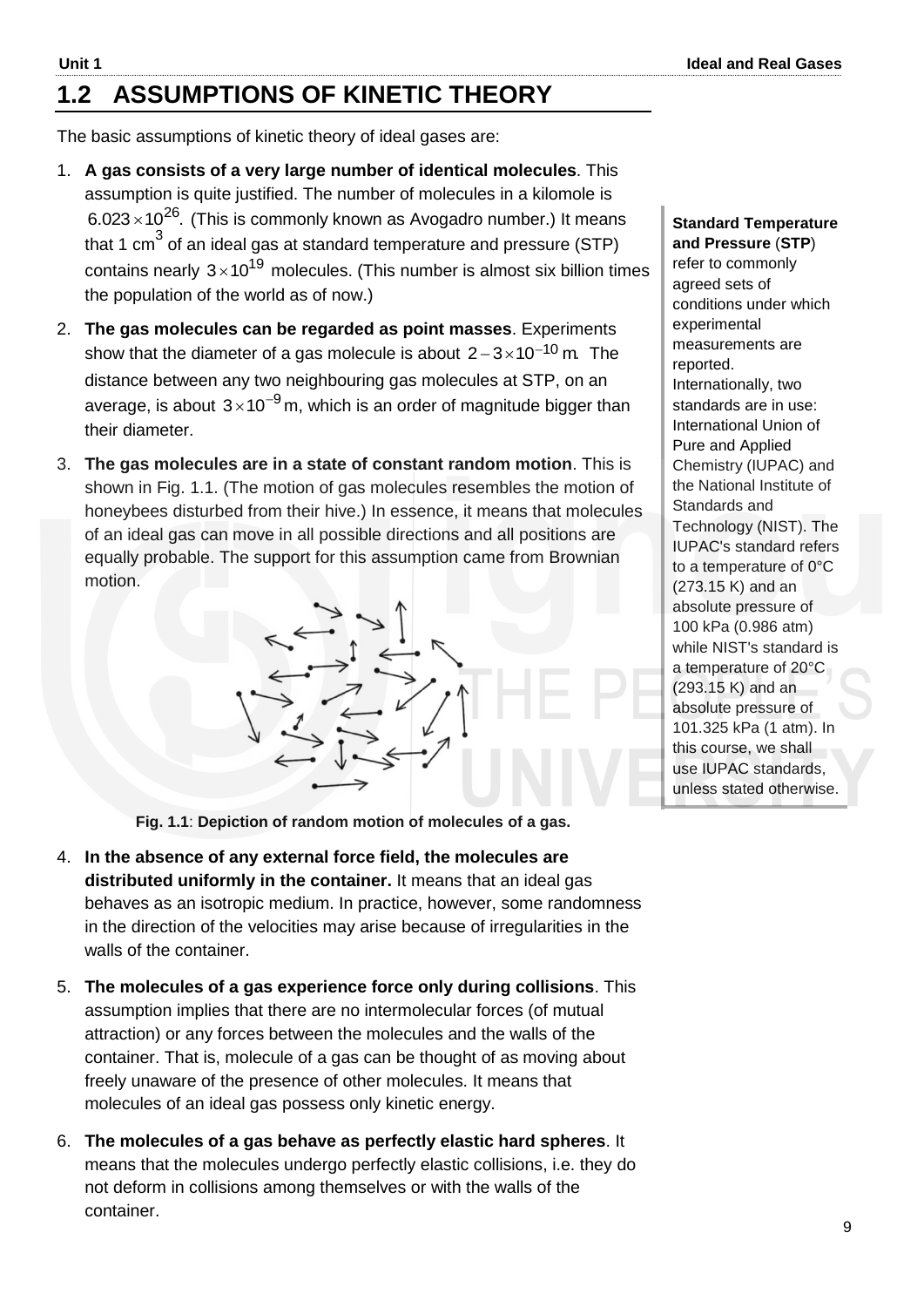- 7. **The duration of collision is negligible compared to the time interval between successive collisions.**
- 8. **All molecules do not move with the same speed**. That is, there is a spread of molecular speeds about a mean value. This is depicted in Fig. 1.2. An indirect justification for this assumption lies in the finite width of spectral lines.
- **9. All molecules move in a straight line between successive collisions. The authenticity of this assumption was validated by Brown.**



#### **Fig. 1.2**: **Distribution of molecular velocities at a given temperature.**

You now know the basic assumptions of kinetic theory of gases. Using these assumptions, an expression for pressure exerted by the molecules of a gas on the walls of a container can be derived. You must have learnt it in your school physics. So, we will just quote the result and use it to obtain gas laws and some other useful results. The correctness of its various predictions put faith in the kinetic theory model in its initial stages.

You may now like to answer the following SAQ.

### *SAQ 1* –**Validity of assumptions**

Write down the assumptions which are not justified for real gases.

### **1.3 PRESSURE EXERTED BY AN IDEAL GAS**

Consider  $\mu$  kilomole of a gas confined in a container (Fig. 1.3). For generality, we denote the total number of molecules in volume *V* by *N* . So we can say that there are  $n (= N/V)$  molecules per m<sup>3</sup>. We assume that mass of each molecule is *m*. Since gas molecules are moving randomly with finite speeds, these will collide with the walls of the container and recoil. This will cause change in their momentum. Using Newton's second law of motion, it can be related to force and force exerted per unit area leads to following expression for pressure: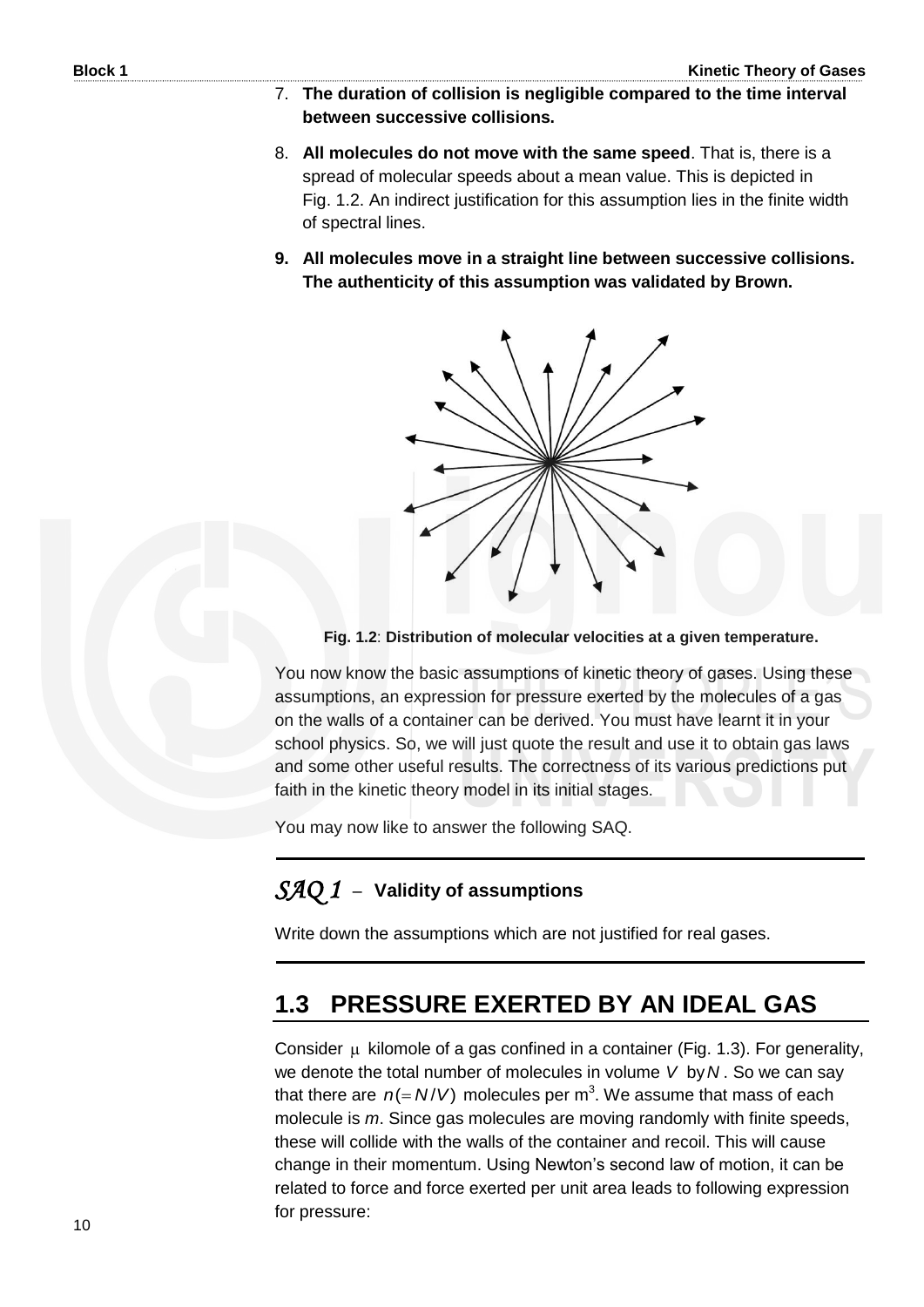

**Fig. 1.3**: **Schematics of motion of molecules of a gas in a cubical container**

$$
p = \frac{1}{3} m n \overline{v^2}
$$

$$
= \frac{1}{3V} m N \overline{v^2} = \frac{1}{3} \rho \overline{v^2}
$$

where  $n = N/V$  is number density,  $\rho$  is density of the gas and  $v^2$  is mean square speed of gas molecules. This is an important result. You will note that it relates macroscopic properties (*p* and *V*) with the microscopic properties (*m* and *v*) of individual molecules making up the system. Moreover, it is independent of the shape of container.

Before proceeding further, we summarise the result of this section.

### **EXPRESSION FOR PRESSURE**

The pressure exerted by the molecules of an ideal gas on the walls of the container is given by

$$
p = \frac{1}{3} m n v^2 = \frac{1}{3} \rho v^2
$$

where mis the mass of a molecule, n is the number of molecules per cubic metre,  $\rho$  is the density of the gas and  $v^2$  is the mean square speed of gas molecules. Note that in this prescription, gas molecules are regarded as randomly moving point masses devoid of inter-molecular forces.

You will agree that we started from a purely mechanical picture of a gas as a collection of randomly moving molecules. But we have obtained an expression for pressure in terms of the microscopic properties of individual molecules. Let us now discover kinetic interpretation of temperature and learn to use Eq. (1.1) to deduce gas laws.

### **1.3.1 Kinetic Interpretation of Temperature**

To seek kinetic interpretation of temperature, we first rewrite Eq. (1.1) as

$$
pV = \frac{2}{3}N\left(\frac{1}{2}m\overline{v^2}\right) = \frac{2}{3}N\varepsilon
$$
 (1.2)

Density : lume Mass In the instant case, Mass of gas = *mN.*

(1.1)

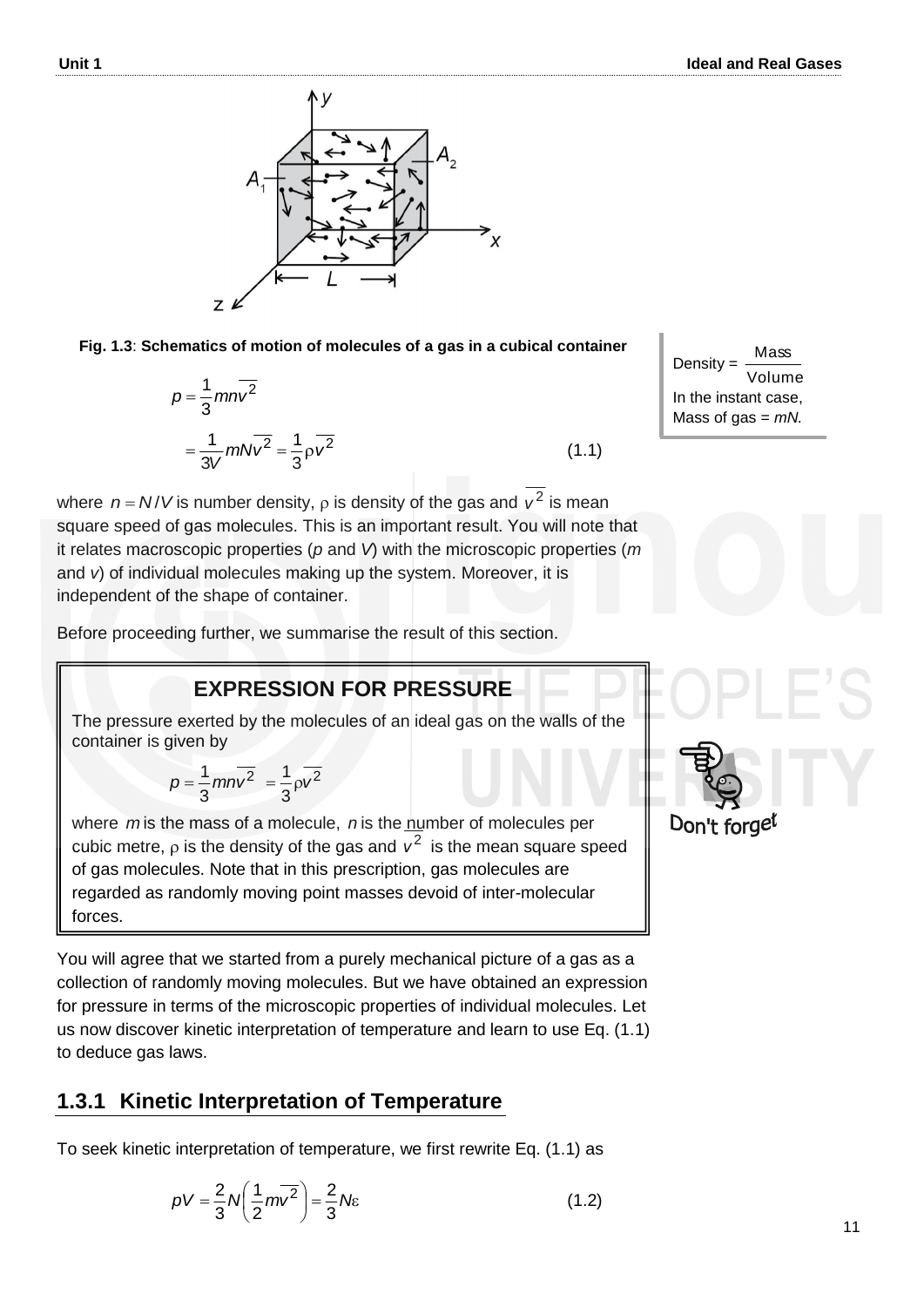where  $\varepsilon = \frac{1}{2}mv^2$ 2  $\epsilon = \frac{1}{2} m v^2$  is average kinetic energy of a gas molecule.

For one mole of a gas, *N* equals Avogadro's number,  $N_A$  . And from ideal gas equation, we recall that

$$
\rho V = \mu RT
$$

 $\frac{2}{3} \mu N_A \varepsilon = \mu RT$ 

*N R*

2

 $T = \frac{6}{5}k_B T$ 

 $\frac{1}{A}$  / =  $\frac{1}{2}$ <sup> $\kappa$ </sup>B 3

2

In text books, Boltzmann constant is denoted by *k.*

where  $\mu = N/N_A$  is the number of kilomole of the gas,  $T$  is absolute temperature and R is *kilomolar gas constant*. Its value is 8314J kmol  $^{-1}$ K $^{-1}$ . By combining ideal gas equation with Eq. (1.2), we can connect  $\varepsilon$  to temperature through the relation

 $\varepsilon = \frac{3}{2} \frac{R}{M} T = \frac{3}{2} k_{\text{B}} T$  (1.3)

$$
\qquad \qquad \text{or} \qquad
$$

 $1.6 \times 10^{-19}$  J = 1 eV

where  $k_B = R/N_A$  is *Boltzmann constant*. Its value is  $1.38 \times 10^{-23}$ JK<sup>-1</sup>. At 300 K, kinetic energy of a molecule is about  $6 \times 10^{-21}$ J or 0.04 eV (see SAQ 2). Therefore, even if all this energy could be absorbed in a head-on collision between molecules moving in opposite directions, it is too small to increase the internal energy of either molecule. This justifies why it is reasonable to treat gas molecules as perfect hard spheres.

Note that in arriving at Eq. (1.3), we have connected a purely mechanical quantity – the average kinetic energy of a molecule – to temperature. This is a big step as it relates molecular (microscopic) and macroscopic viewpoints through Boltzmann constant. (In Block 4, you will learn that Boltzmann constant appears in the relation that bridges the statistical and the thermodynamic viewpoints for a system in equilibrium.) This assigns a completely new and deeper meaning to temperature:

- Temperature is linearly proportional to average (kinetic) energy of molecules of an ideal gas.
- At a given temperature, the (kinetic) energy of the molecules of all gases, irrespective of the differences in their masses, will be the same.
- The motion of gas molecules will become more vigorous as temperature increases. However, *at absolute zero of temperature, the gas molecules will be devoid of all motion***.** So kinetic theory predicts that at absolute zero, all molecules will behave as if frozen in space. (In Block 4 on Statistical Mechanics, you will learn that due to quantum effects, a few typical systems possess finite energy even at absolute zero.)

Activity 1

We cannot see gas molecules. But to get a feel of increased molecular motion, observe the motion of potassium permanganate ( $KMnO<sub>4</sub>$ ) molecules in water kept in a glass beaker. As you heat water, motion of KMnO4 molecules will gradually become more and more vigorous.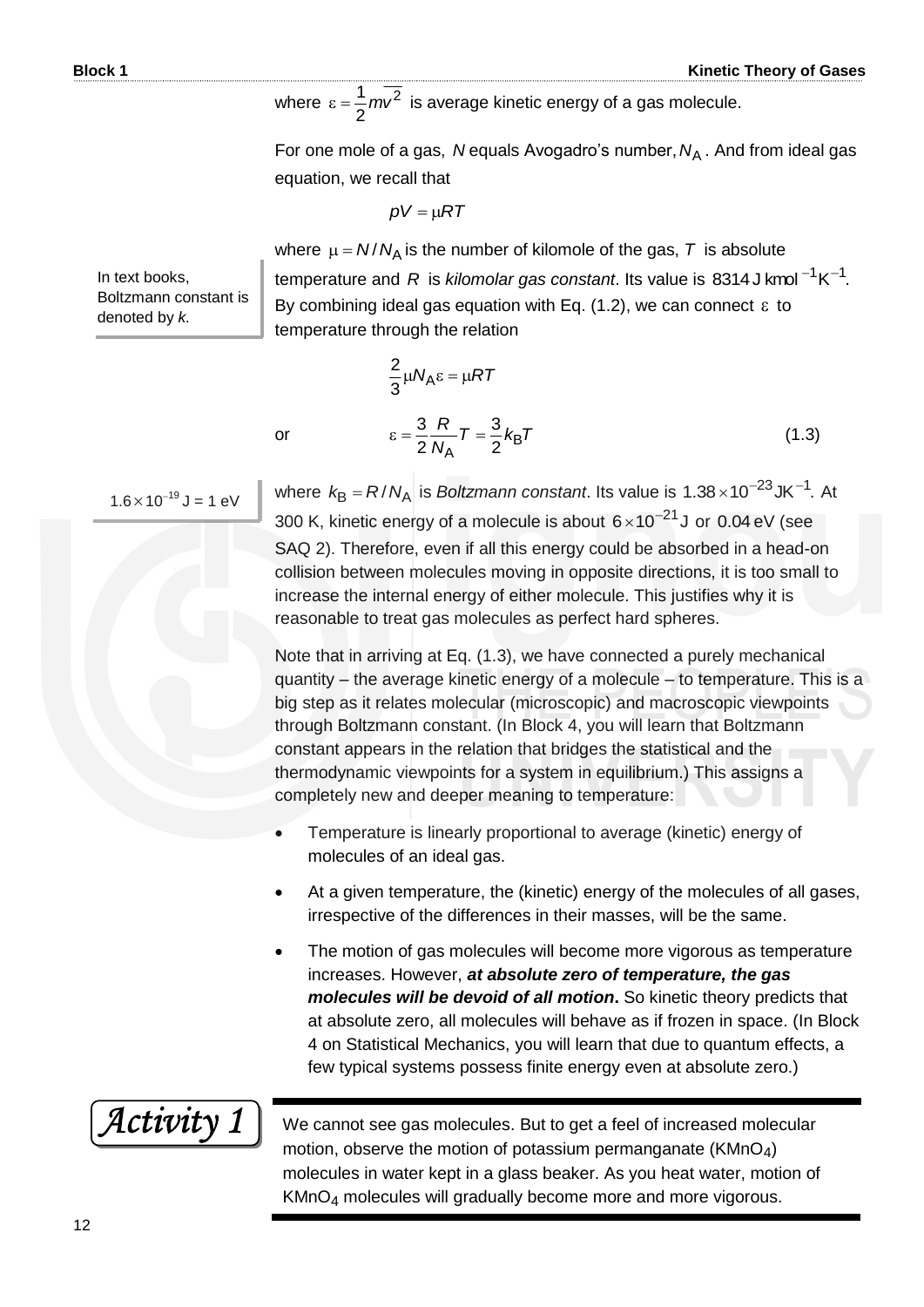## **KINETIC INTERPRETATION OF TEMPERATURE**

Temperature is linearly proportional to average (kinetic) energy of molecules. It means that the motion of gas molecules will become more lively as temperature increases. However, at absolute zero, all molecules will behave as if frozen in space, devoid of all motion.



Before proceeding further, you should solve the following SAQ.

### *SAQ 2* –**Average kinetic energy of an ideal gas**

Calculate the average kinetic energy of molecules of an ideal gas at STP. Take  $k_{\text{B}} = 1.38 \times 10^{-23} \text{ JK}^{-1}$ .

Do you think that we have developed a reliable model of gaseous state? As a first check of this model, let us use it to calculate the value of molecular speed. Thereafter, we shall calculate some other numbers of physical interests.

### **1.3.2 Molecular Speeds**

To know how fast the molecules in a gas move, we equate expressions for kinetic energy expressed in terms of mean square speed and temperature as

$$
\frac{1}{2}m\overline{v^2} = \frac{3}{2}k_BT = \frac{3}{2}\frac{R}{N_A}T
$$

so that

$$
\overline{v^2} = \frac{3k_BT}{m} = \frac{3RT}{M}
$$

where  $M = mN_A$  is molecular weight of the gas.

The square root of mean square speed is usually denoted as *vrms* and is called **root mean square speed**. It is given by

$$
v_{\text{rms}} = \sqrt{\overline{v^2}} = \sqrt{\frac{3RT}{M}} = \sqrt{\frac{3k_B T}{m}}
$$
(1.4)

From this expression we note that *vrms* is inversely proportional to the molecular weight of a gas. It implies that at a given temperature, lighter gas molecules would move faster. For a few gases found in our atmosphere, the values of *vrms* at STP are given in Table 1.1.

|  | Table 1.1: Values of $V_{rms}$ for different gases at 273 K |  |
|--|-------------------------------------------------------------|--|
|--|-------------------------------------------------------------|--|

| Gas              | $v_{\text{rms}}$ (ms <sup>-1</sup> ) | Gas             | $v_{\text{rms}}$ (ms <sup>-1</sup> ) |
|------------------|--------------------------------------|-----------------|--------------------------------------|
| H <sub>2</sub>   | 1840                                 | O <sub>2</sub>  | 450                                  |
| He               | 1300                                 | Ar              | 410                                  |
| H <sub>2</sub> O | 615                                  | CO <sub>2</sub> | 393                                  |
| $N_2$            | 493                                  | Benzene vapour  | 290                                  |
| Air              | 485                                  | Mercury vapour  | 180                                  |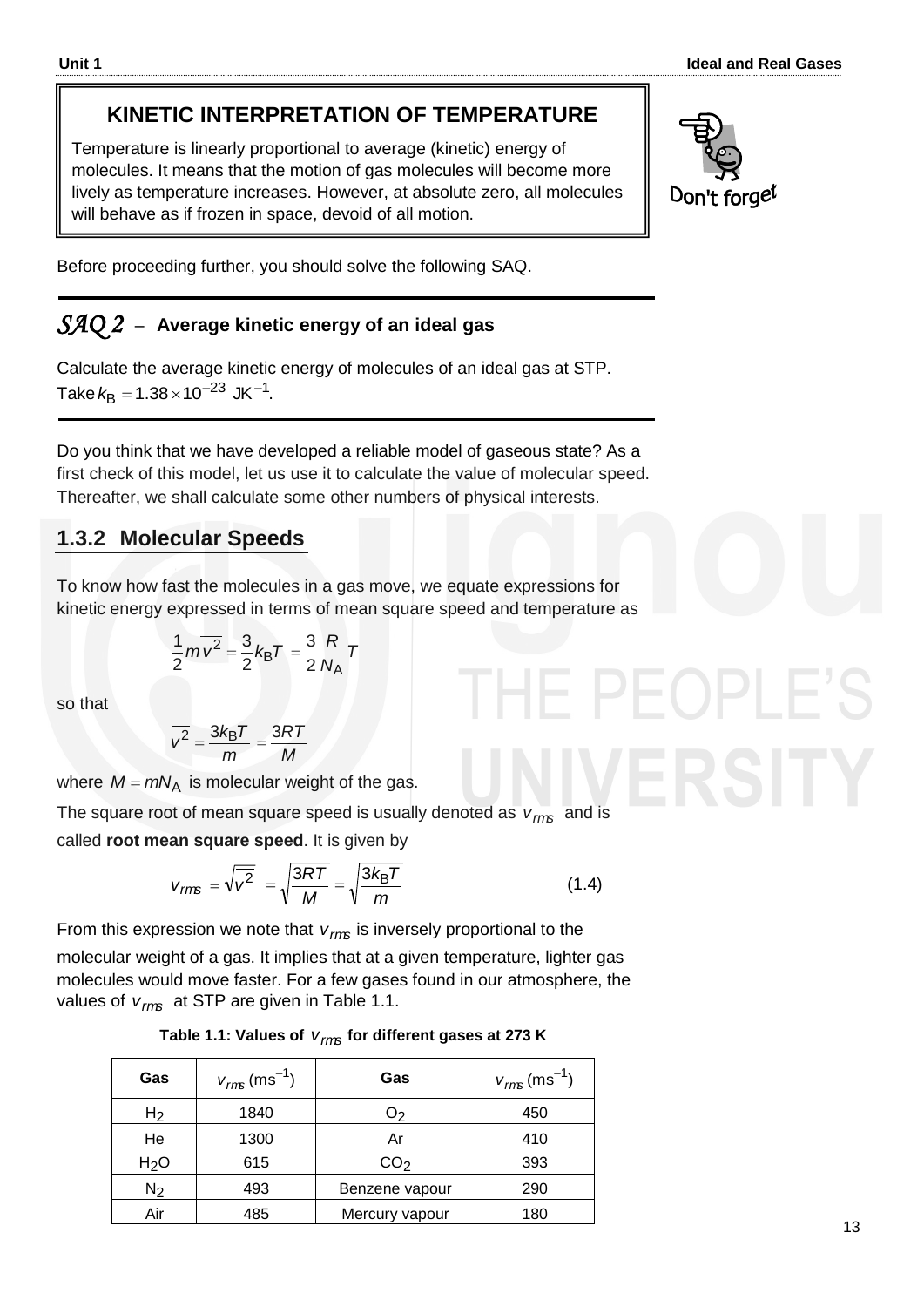The fact that lighter molecules move faster has an interesting consequence for existence of life on our planet. Gases like hydrogen, helium, nitrogen and water vapour move upward in the Earth's atmosphere, whereas oxygen and carbon dioxide are available near the Earth's surface. This provided an indirect evidence in favour of kinetic theory.

Further, from your school physics, you will recall that an object having radially outward velocity more than 11.2 km  $s^{-1}$  can escape from the influence of gravity of Earth. ( $v_e = \sqrt{2gR}$  , where  $R$  is radius of the Earth.) Since no gas molecule has speed greater than  $v_e$ , there is little chance of their escaping from the Earth instantaneously. For the Moon, Jupiter and the Sun, the values of escape velocity are  $2.3 \text{ km s}^{-1}$ , 60 km s<sup>-1</sup> and 600 km s<sup>-1</sup>, respectively. This explains why over a period of time, all gases have escaped from the surface of the Moon, whereas even hydrogen is held back by the Sun.

The vertical distribution of gases in our atmosphere can also be used to understand the ill-effects of pollution of air and greenhouse effect caused by gases such as carbon monoxide and nitrogen oxide, which combine with atmospheric oxygen and get converted into carbon dioxide, chlorofluorocarbons (CFCs) and oxides of nitrogen. These chemicals are discharged by vehicular/air traffic, air conditioners and refrigerators in our atmosphere. This highlights why we should plant more trees and push for eco-friendly systems. Moreover, it is important to get our vehicles regularly checked for pollution. (In fact, in metropolitan cities, the central and state governments have made pollution check for all vehicles mandatory. Now-a-days, these agencies are recommending the use of CNG gas. But some experts are of the view that even the use of CNG is not devoid of harmful effects, since benzene vapour tends to stay close to the ground level. The emission standards for vehicles are also being reviewed periodically and GoI proposes to move to Bharat VI compliant vehicles.) In the upper layers of the atmosphere, these gases are breaking up ozone, which is so vital for absorbing ultraviolet radiations and stopping them from entering the biosphere.

The correct prediction of vertical distribution of gases in our atmosphere provided indirect but sound evidence in its favour and boosted the confidence of physicists in it. The next step was to deduce gas laws from the expression for pressure. You will now learn to deduce the gas laws.

### **1.3.3 Deduction of Gas Laws**

By combining Eqs. (1.2) and (1.3) for a given mass of a gas, we can write

$$
pV = Nk_{\text{B}}T \tag{1.5}
$$

Since the right-hand side in the above relation will remain constant at a fixed temperature, we can write

$$
pV = \text{constant} \tag{1.5a}
$$

From this result we note that *pressure exerted by a given mass of a gas varies inversely with its volume, when temperature remains constant*. This is **Boyle's law**.

The ever widening ozone holes in the upper atmosphere over the North Arctic as well as Antarctica are together of the size of Australia and pose a serious threat to the existence of life on our planet.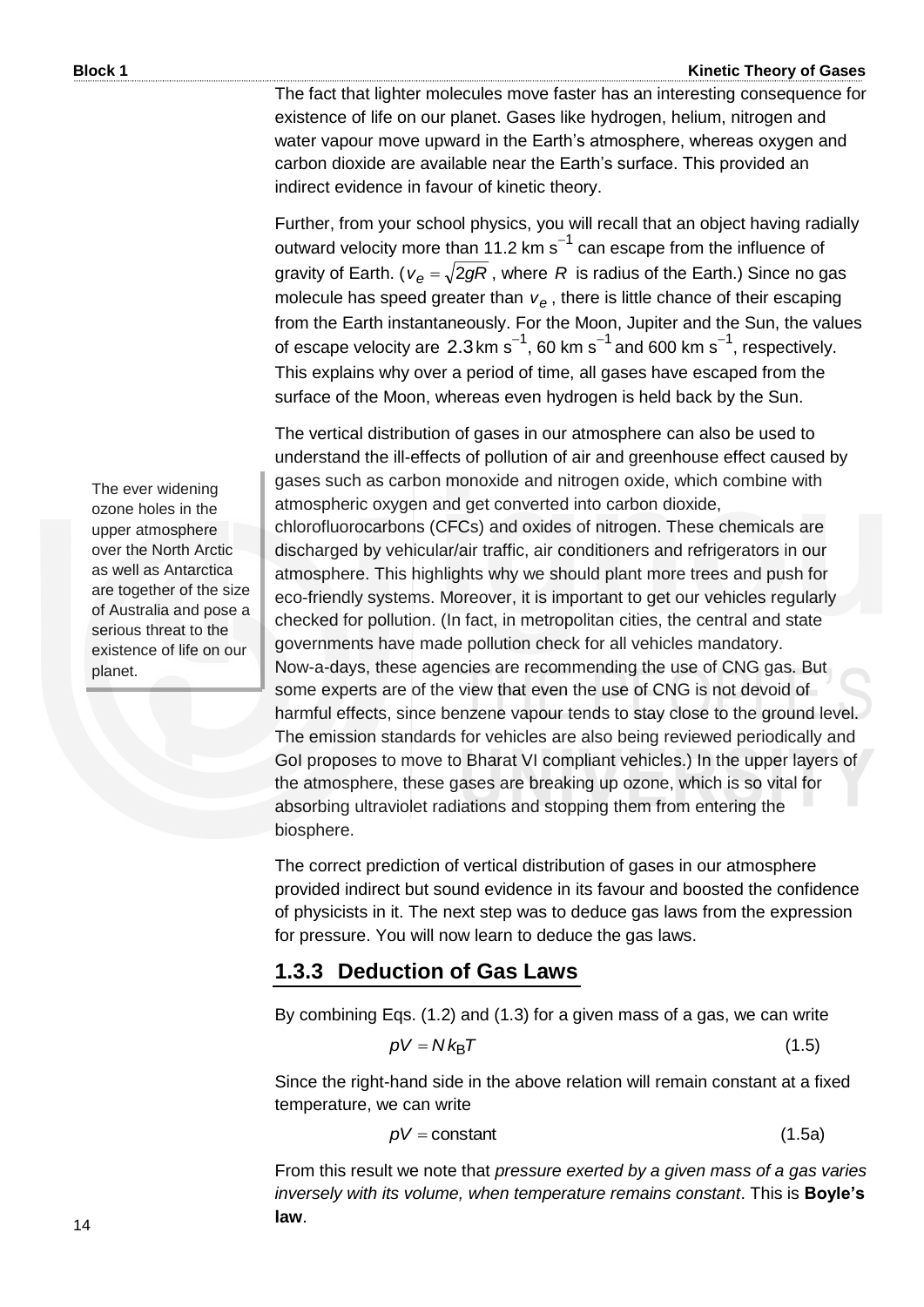For constant volume, Eq. (1.5) implies that

$$
\frac{p}{T} = \text{constant} \tag{1.5b}
$$

That is, *at constant volume*, *pressure exerted by a given mass of a gas is directly proportional to its temperature.* This is **Gay-Lussac's law**.



#### **Fig. 1.4**: **Graphical depiction of a) Boyle's law; b) Gay-Lussac's law; c) Charles' law.**

When pressure remains constant, Eq. (1.5) implies that

$$
\frac{V}{T} = \text{constant} \tag{1.5c}
$$

That is, the *volume of a given mass of a gas changes linearly with temperature*. This is **Charles' law**. Fig. 1.4 illustrates these three laws graphically.

Note that the straight lines in Figs. 1.4b and c seem to merge towards origin. The trend is only indicative, as absolute zero is unattainable. Therefore, these curves can be obtained only for finite values of temperature.

Note that these laws are strictly valid only for ideal gases.

Next, we consider two different gases at the same temperature and pressure. Then, from Eq. (1.1) we can write

$$
p = \frac{1}{3} m_1 n_1 \overline{v_1^2}
$$
  
=  $\frac{1}{3} m_2 n_2 \overline{v_2^2}$  (1.6)

where  $v_1^2$  and  $v_2^2$  are respectively the mean squared speeds of the molecules of two gases.

Recall that at constant temperature, the mean kinetic energies of both gases will be equal. So, we can write

$$
\frac{1}{2}m_1\overline{v_1^2}=\frac{1}{2}m_2\overline{v_2^2}
$$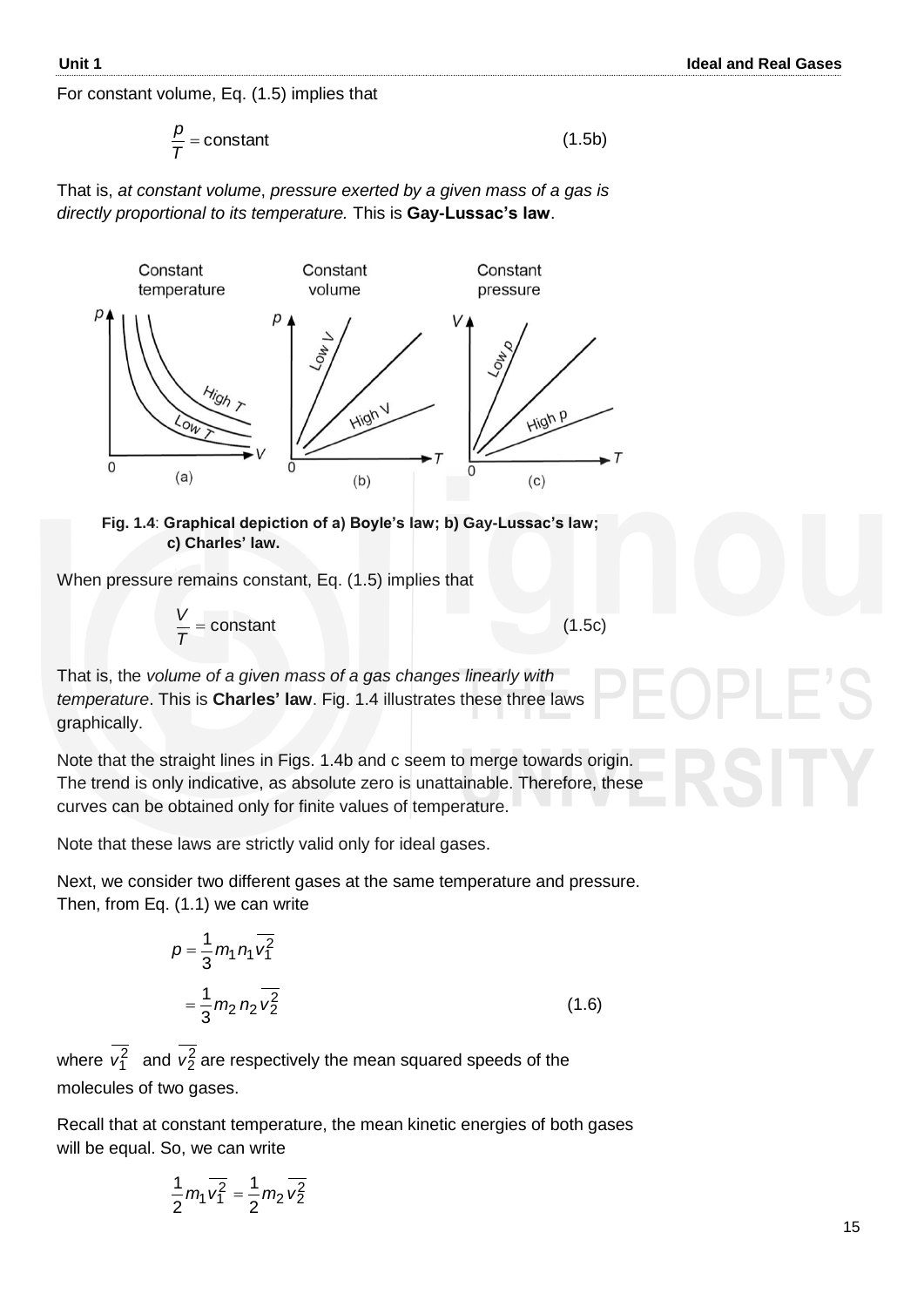On combining this result with Eq. (1.6), we get

$$
n_1 = n_2 \tag{1.7}
$$

This is mathematical statement of **Avogadro's law,** which states that *at constant temperature and pressure, equal volume of all gases contains the same number of molecules*.

Before proceeding further, you should answer the following SAQ.

### *SAQ 3* –**Gas laws**

When we blow air in a balloon, both pressure and volume increase simultaneously. Does it violate Boyle's law? Explain.

To get a feel of these results you should go through the following example carefully.

# *XAMPLE 1.1***: DENSITY OF A GAS**

Calculate the number density of oxygen at 1 atm =  $1.013 \times 10^5$  Nm<sup>-2</sup> and  $T = 300$  K. Also calculate its density using the data given in Table 1.1. Take  $k_{\text{B}} = 1.38 \times 10^{-23} \text{ JK}^{-1}$ .

**SOLUTION By combining Eq. (1.1) with the equation of state for an** ideal gas, we can write

$$
p = \frac{1}{3}mn\overline{v^2} = nk_BT
$$

so that

On substituting the given numerical values, we get

 $k_B$ *T p*

B

*n*

$$
n = \frac{1.013 \times 10^5 \text{ Nm}^{-2}}{(1.38 \times 10^{-23} \text{ JK}^{-1}) \times (300 \text{ K})}
$$

$$
= \frac{1.013 \times 10^{26}}{4.14} \text{ m}^{-3} = 2.45 \times 10^{25} \text{ m}^{-3}
$$

Using the value of  $v^2$  given in Table 1.1, we can write

$$
\rho = \frac{3p}{v^2} = \frac{3 \times 1.013 \times 10^5 \text{ Nm}^{-2}}{(450 \text{ ms}^{-1})^2} = 1.5 \text{ kg m}^{-3}
$$

You will agree that motion of extremely large number of molecules can be described in terms of simple laws which can be verified by experiments up to a fairly reasonable degree of correctness. The remarkable elegance of kinetic theory brings out its aesthetic appeal. The success proved an important milestone in the growth of the kinetic theory. However, this theory was put to litmus test when it was applied to real gases.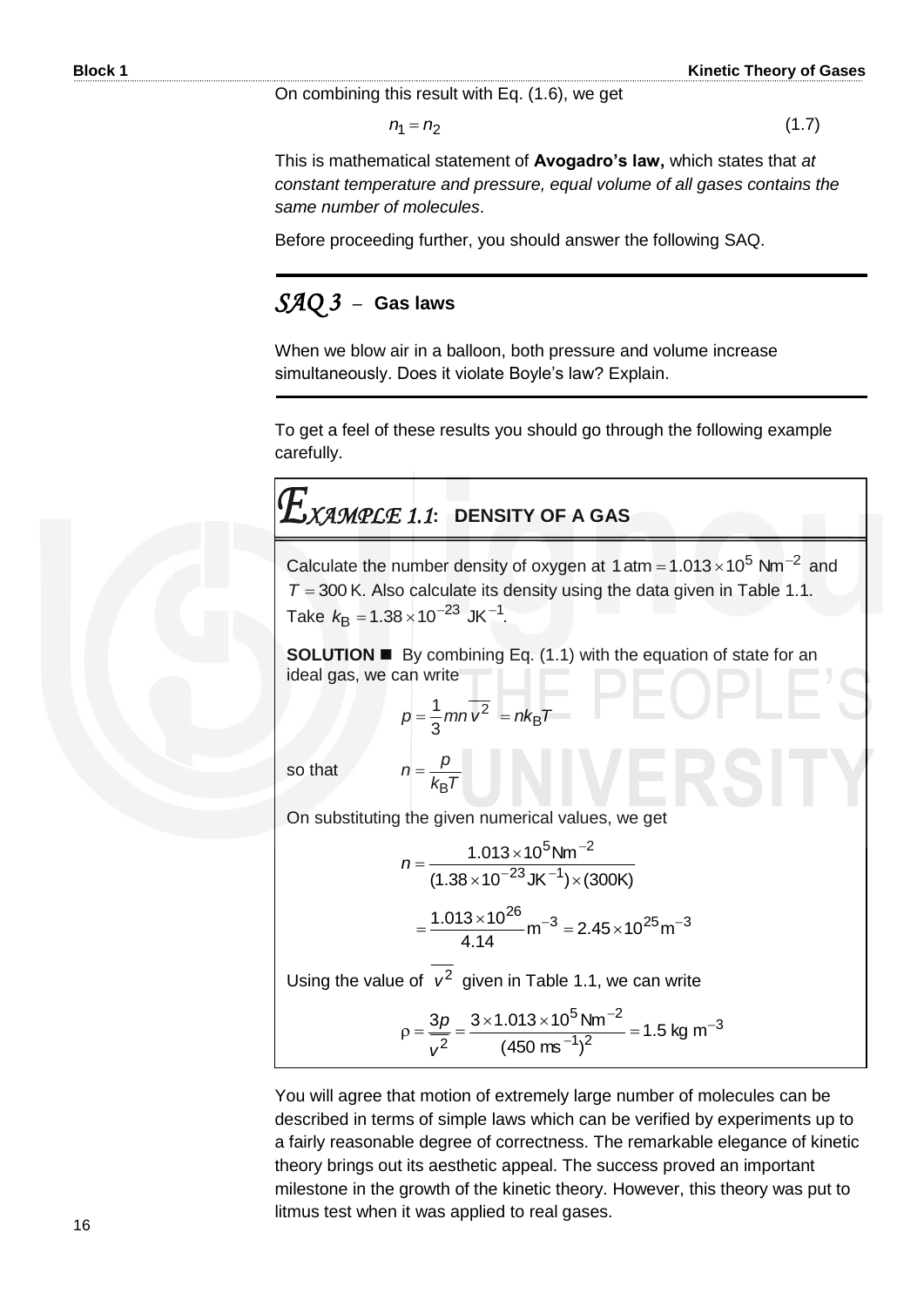## **1.4 DEVIATIONS FROM IDEAL GAS BEHAVIOUR**

You now know that ideal gas model is simple and widely applicable. However, it does not hold universally. The concept of ideal gas breaks down for common gases at high pressures and low temperatures. That is, *the ideal gas equation does not apply at high pressures and low temperatures*. Another major drawback of ideal gas model is its inability to predict liquefaction of gases, which is technologically important. You will now definitely like to know the reasons responsible for these limitations. The following paragraphs will serve this purpose.

- 1. **Regnault's Experiments:** Regnault performed a series of experiments by applying pressure up to 30 atmosphere and varying the temperature from 273 K to 373 K. His results for hydrogen, oxygen, nitrogen and carbon dioxide for  $T = 273K$  and pressure in the range 0-10 atm are shown in Fig. 1.5, where we have plotted *pV* as a function of *p*. The straight line (dotted curve) parallel to the *p*-axis corresponds to a perfect gas. On closely examining the curves, you will note that for real gases:
	- i) The curves are straight lines inclined to the *p*-axis.
	- ii) The product *pV* increases with *p* for hydrogen and decreases for nitrogen, oxygen and carbon dioxide.
	- iii) All the curves converge to the same point  $(2.271 \times 10^3$ Jmol<sup>-1</sup>) on the  $pV$ -axis at 273 K. This value corresponds to 8.31 Jmol<sup>-1</sup> K<sup>-1</sup> for *T =* 273 K. This is the accepted value of Universal gas constant. Therefore, we can say that real gases deviate from perfect gas behaviour, except for  $p \rightarrow 0$ .



- **Fig. 1.5**: **Variation of** *pV* **versus** *p* **for hydrogen, oxygen, nitrogen and carbon dioxide in the range 0-10 atm. The dotted horizontal line indicates the values for an ideal gas.**
- 2. **Andrews' Experiments:** Andrews carried out detailed experiments on the compressibility of gases while trying to liquefy them. For  $CO<sub>2</sub>$  his results are shown on the *p-V* diagram at various temperatures in Fig. 1.6. We can draw the following conclusions:
	- i) At 321 K and above, the behaviour of  $CO<sub>2</sub>$  resembles that of a perfect gas.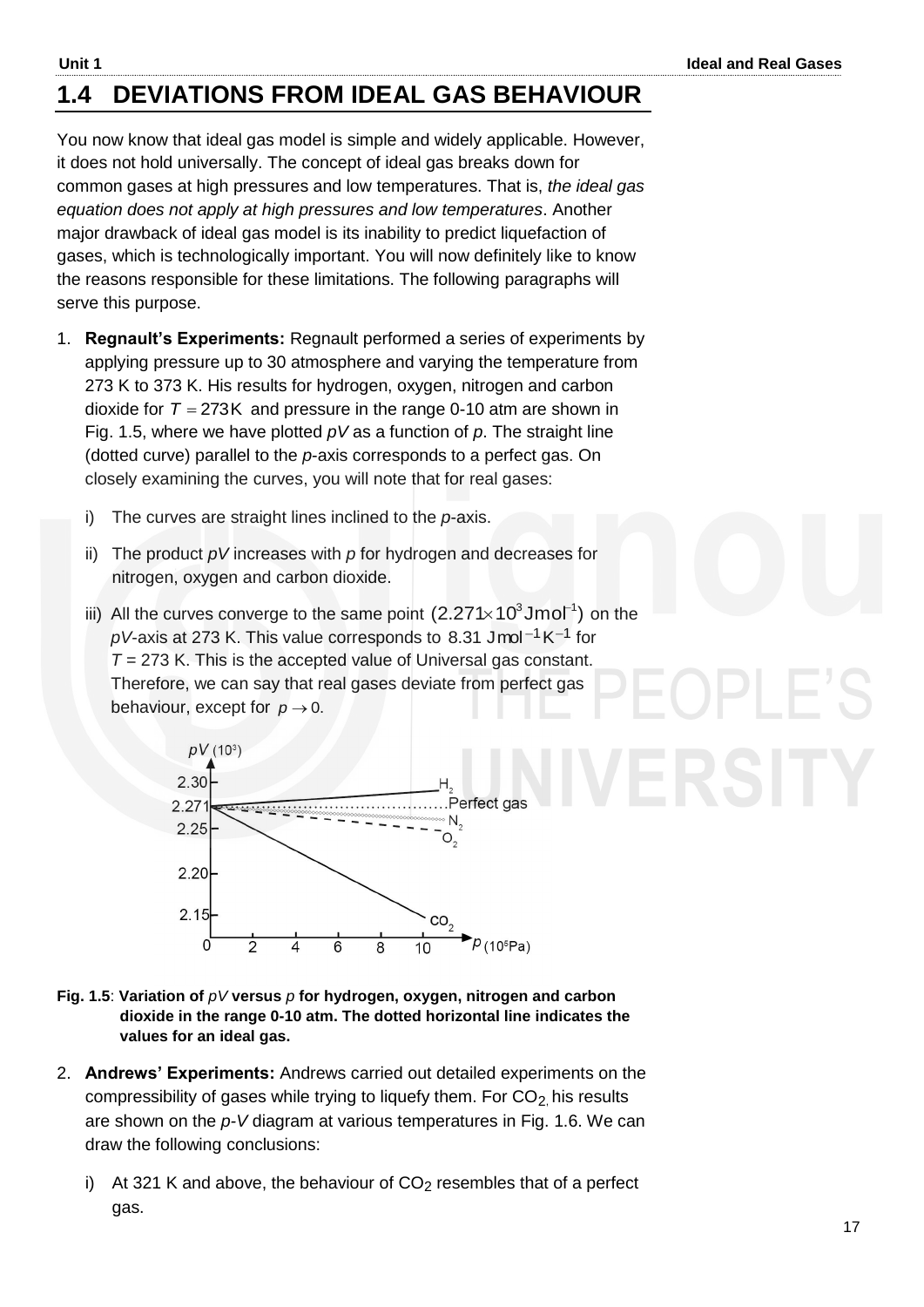- ii) At 304.4 K, a kink appears in the isotherm. It signifies that  $CO<sub>2</sub>$  gas has begun to condense. The point *P* is called point of inflexion.
- iii) At 294.5 K, the kink has spread into a horizontal line. It signifies coexistence of liquid and gaseous phases. Physically, it implies a discontinuous change in the density of the material for a particular range of values of pressure and temperature.

#### iv) For *T* < 294.5 K, this trend continues.



**Fig. 1.6**: **Andrews' curves for CO2.**

The set of values of temperature  $(T_c)$  and pressure  $(p_c)$  at the point of inflexion are called **critical values**.

You may ask: Are the gaseous and liquid phases identical at this point? Note that the dotted curve in Fig. 1.6 passes through the extremities of horizontal portions of different isotherms indicating vapour state on the right and liquid state on the left. The area within the dotted curve marks co-existence of vapour - liquid phase in equilibrium.

The values of  $T_c$  and  $p_c$  for some common gases are given in Table 1.2.

You will note that each gas has its characteristic critical temperature and pressure. Furthermore, the pressure required for liquefaction is less for a gas having lower value of critical temperature.

|  |  |  | Table 1.2: Critical temperature and pressure for some common gases |
|--|--|--|--------------------------------------------------------------------|
|--|--|--|--------------------------------------------------------------------|

| Gas             | $T_c(K)$ | $p_c(10^5 \text{ Pa})$ |
|-----------------|----------|------------------------|
| He              | 5.2      | 2.3                    |
| H <sub>2</sub>  | 33       | 13                     |
| Ar              | 151      | 49                     |
| O <sub>2</sub>  | 155      | 51                     |
| CO <sub>2</sub> | 304      | 74                     |
| NH <sub>3</sub> | 405      | 113                    |

#### **Critical temperature**

 $(T_c)$ : of a gas is defined as that temperature below which the gas can be liquefied by the application of pressure alone. Above the critical temperature, the gas cannot be liquefied howsoever large the applied pressure may be.

#### **Critical pressure (***pC***)**

is the pressure applied to the gas at its critical temperature so that it gets liquefied.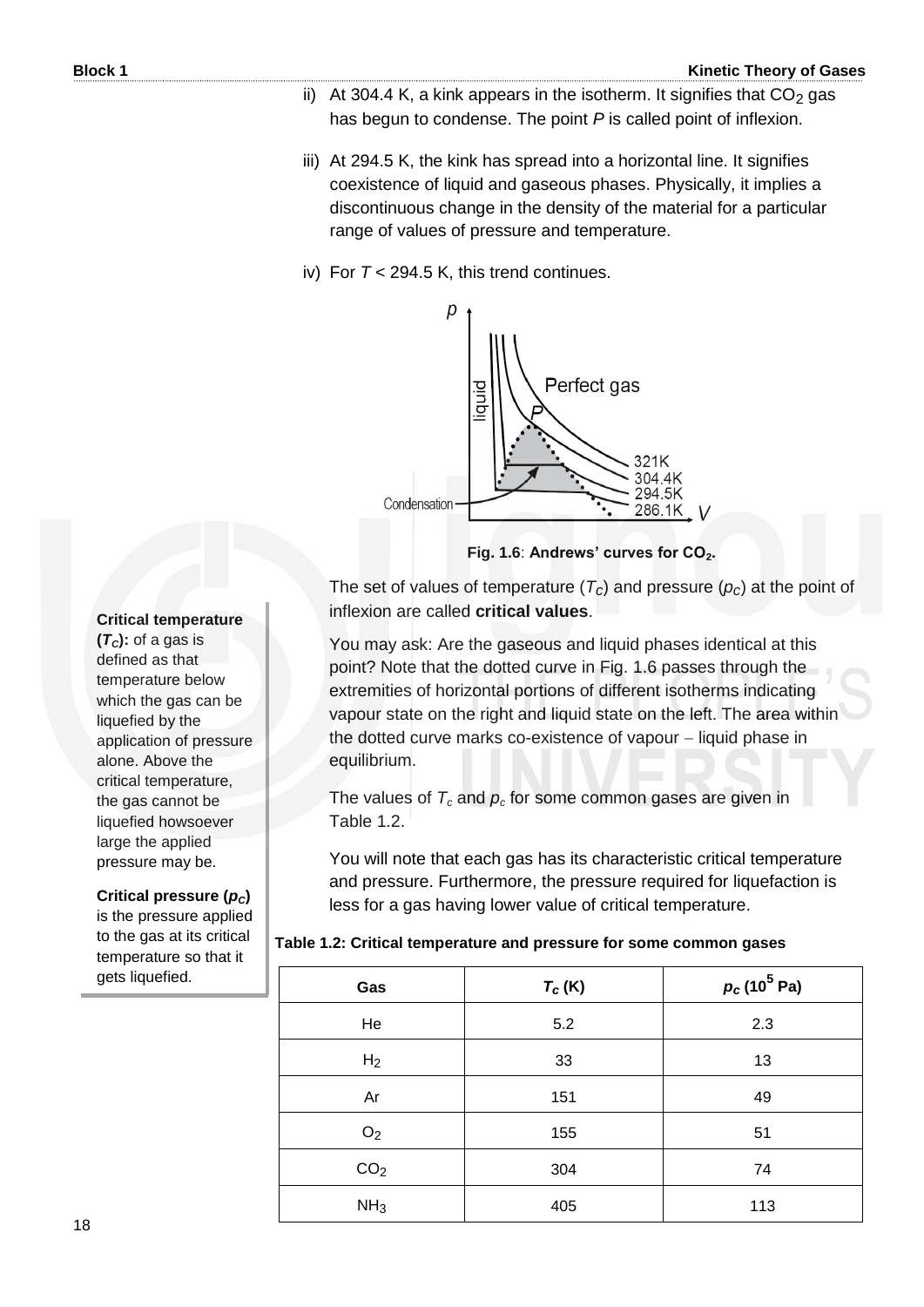From Fig. 1.6, we can say that

- a) A gas can be liquefied only if it is cooled up to or below its characteristic critical temperature. It is therefore clear that the increase in *pV* for hydrogen observed by Regnault (Fig. 1.5) arises because its critical temperature is much below the room temperature.
- b) There exists a continuity of liquid and gaseous states. That is, these are two distinct stages of a continuous physical phenomenon. It means that it is possible to move from the gas to the liquid phase by compressing the gas to a high pressure and then cooling it gradually.
- 3. Amagat and other experimentalists investigated the behaviour of several gases at various temperatures and up to 3000 atm pressure. Their work lent support to the findings of Regnault and Andrews.

Before proceeding further, let us recapitulate what you have learnt in this section.

# **REAL GASES**

The work of Andrews, Regnault, Amagat and other experimental physicists on real gases showed that

- Real gases do not obey ideal gas equation of state, except for low pressures.
- It is easier to liquefy a gas at lower temperatures. No liquefaction can occur above critical temperature, howsoever high the pressure may be.
- Compression promotes liquefaction.

Before proceeding further, you may like to answer an SAQ.

### *SAQ 4* –**Liquefaction of gases**

In Table 1.2 we have given values of *Tc* and *pc* for some common gases. Which of these gases cannot be liquefied by compression alone at room temperature?

So far, we have discussed the observed behaviour of a few gases under different conditions of temperature and pressure. A satisfactory theoretical explanation of these results was provided by van der Waals.

### **1.5 VAN DER WAALS' EQUATION OF STATE**

In order to explain experimental results, theoretical physicists revisited the assumptions of elementary kinetic theory with a view to modify the ideal equation of state. Accordingly, several equations of state were put forward to describe the behaviour of real gases. But the most elegant effort in this



Recap

Johannes Diderik van der Waals (1837 – 1923) was a Dutch theoretical physicist. He is credited for his equation of state to understand the behaviour of real gases, concept of molecular size and intermolecular forces. He received the Nobel Prize in 1910 for this work.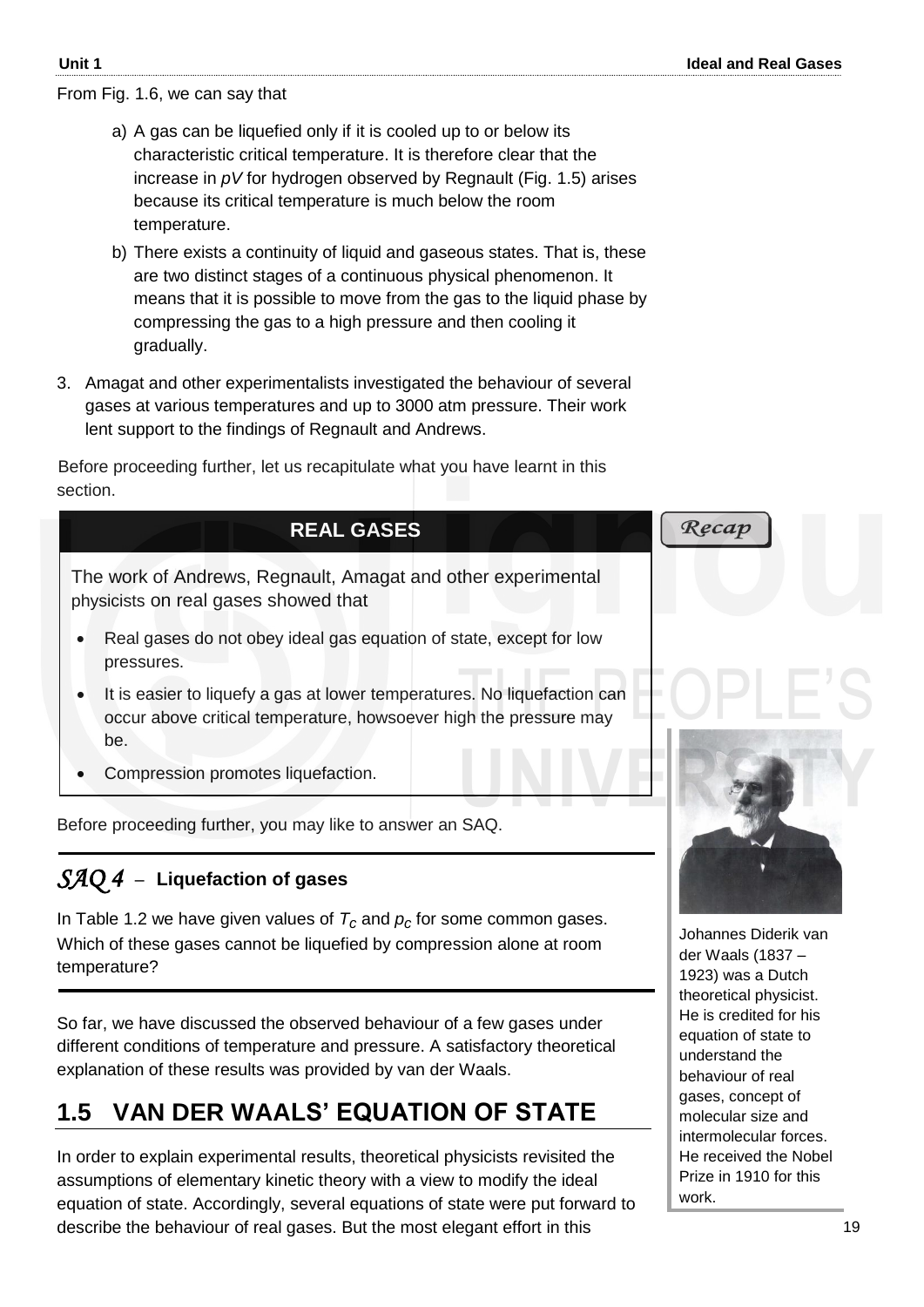direction was made by van der Waals. He made reasonable assumptions regarding the size of gas molecules and nature of intermolecular forces. It is therefore pertinent to first know the assumptions made by him.

#### **Assumptions**

- 1. Gas molecules have finite size and behave as incompressible rigid spheres.
- 2. Gas molecules attract each other with a weak force which is a function of distance between them. (This implies that molecules of a real gas have kinetic as well as potential energies.) However, only nearest neighbour interactions are important.
- 3. The number of collisions with the walls of the container remain the same for point and finite size molecules.

For one mole of the gas, he obtained the following equation

$$
\left(p + \frac{a}{V^2}\right)(V - b) = RT
$$
\n(1.8)

This equation is known as **van der Waals' equation of state**. The constants *a* and *b* are known as van der Waals' constants. Their values are assumed to depend only on the nature of the gas. For some common gases, we have listed the values of van der Waals' constants in Table 1.3.  $(a/V^2)$  is termed as cohesive pressure and arises due to presence of inter-molecular interactions.

| Gas              | $a(10^{-6}$ atm m <sup>6</sup> mol <sup>-2</sup> ) | $b(10^{-6} \text{ m}^3 \text{ mol}^{-1})$ |
|------------------|----------------------------------------------------|-------------------------------------------|
| H <sub>2</sub>   | 0.244                                              | 26.6                                      |
| He               | 0.034                                              | 23.7                                      |
| $N_2$            | 1.39                                               | 39.1                                      |
| O <sub>2</sub>   | 1.36                                               | 31.8                                      |
| Ar               | 1.35                                               | 32.2                                      |
| Ne               | 0.210                                              | 17.1                                      |
| H <sub>2</sub> O | 5.46                                               | 30.5                                      |
| NH <sub>3</sub>  | 4.17                                               | 37.1                                      |
| CO <sub>2</sub>  | 3.59                                               | 42.7                                      |
| CH <sub>4</sub>  | 2.25                                               | 42.8                                      |

|  |  |  |  |  | Table 1.3: van der Waals' Constants for Some Common Gases |  |
|--|--|--|--|--|-----------------------------------------------------------|--|
|  |  |  |  |  |                                                           |  |

For  $\mu$  moles of the gas, van der Waals' equation takes the form

 $\left(p + \frac{\mu^2 a}{V^2}\right)(V - \mu b) = \mu RT$  $p + \frac{\mu^2 a}{\sqrt{2}} (V - \mu b) = \mu$ J  $\setminus$  $\parallel$  $\setminus$  $\left(p+\frac{\mu^2\epsilon}{V^2}\right)$ 2 (1.9)

Note that for a rarefied gas,  $p \gg a / V^2$  and  $V \gg b$ , van der Waals' equation

A *p-V* diagram is also referred to as an indicator diagram.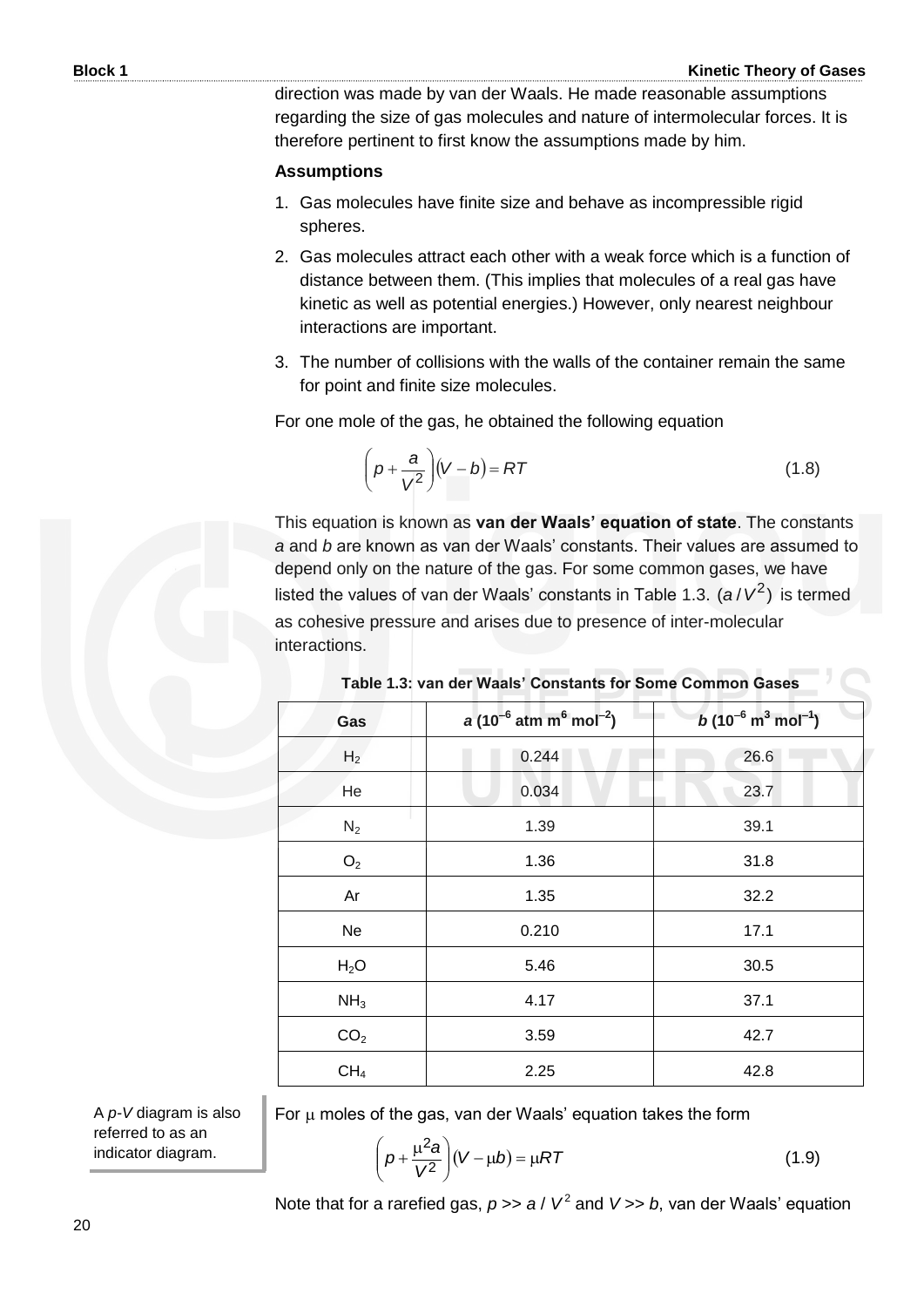reduces to the equation of state for an ideal gas. For a given temperature, plot of Eq. (1.8) on the indicator diagram is shown in Fig. 1.7. The contribution of self-attracting term is shown separately.



 **Fig. 1.7**: **Plot of Eq. (1.8) on** *p-V* **diagram.**

We now give a solved example. It should give you an idea about the magnitude of various terms occurring in Eq. (1.8). You should go through it carefully.

# *XAMPLE 1.2***: VAN DER WAALS' EQUATION**

One mole of  $CO<sub>2</sub>$  occupies 192 cm<sup>3</sup> at 32.5°C and 70 atm. Calculate the pressure exerted by  $CO<sub>2</sub>$  molecules, if we assume that it obeys (i) perfect gas equation, and (ii) van der Waals' equation. Given  $a$  = 3.59  $\times$  10<sup>-6</sup> atm  ${\sf m}^6$  mol<sup>-2</sup>,  ${\it b}$  = 42.7  $\times10^{-6}$   ${\sf m}^3$  mol<sup>-1</sup> and  ${\it R}$  = 8.2  $\times$  10<sup>-5</sup> atm  ${\sf m}^3$  K<sup>-1</sup> mol<sup>-1</sup>.

**SOLUTION**  $\blacksquare$  Volume of  $CO_2 = 192 \times 10^{-6}$  m<sup>3</sup> mol<sup>-1</sup>, *T* = 273 + 32.5 = 305.5 K

i) In case  $CO<sub>2</sub>$  behaves as a perfect gas, we have

$$
p = \frac{RT}{V} = \frac{(8.2 \times 10^{-5} \text{ atm} \text{m}^3 \text{K}^{-1} \text{mol}^{-1}) \times (305.5 \text{K})}{(192 \times 10^{-6} \text{m}^3 \text{mol}^{-1})} = 131 \text{ atm}
$$

ii) If CO<sub>2</sub> obeys van der Waals equation, the pressure exerted by CO<sub>2</sub> molecules is given by

$$
p = \frac{RT}{V - b} - \frac{a}{V^2} = \frac{(8.2 \times 10^{-5} \text{ atm} \text{m}^3 \text{K}^{-1} \text{mol}^{-1}) \times (305.5 \text{K})}{(192 \times 10^{-6} - 42.7 \times 10^{-6}) \text{ m}^3 \text{mol}^{-1}}
$$

$$
-\frac{3.59 \times 10^{-6} \text{ atm} \text{m}^6 \text{mol}^{-2}}{(192 \times 10^{-6} \text{m}^3 \text{mol}^{-1})^2}
$$

$$
= 70.4 \text{ atm}
$$

You will note that in this case, (a) the pressure calculated for a van der Waals' gas is close to the observed value of 70 atm, and (b) it is much less than that calculated by assuming  $\mathsf{CO}_2$  to be an ideal gas. It means that the cohesive pressure and co-volume account for nearly 60.6 atm.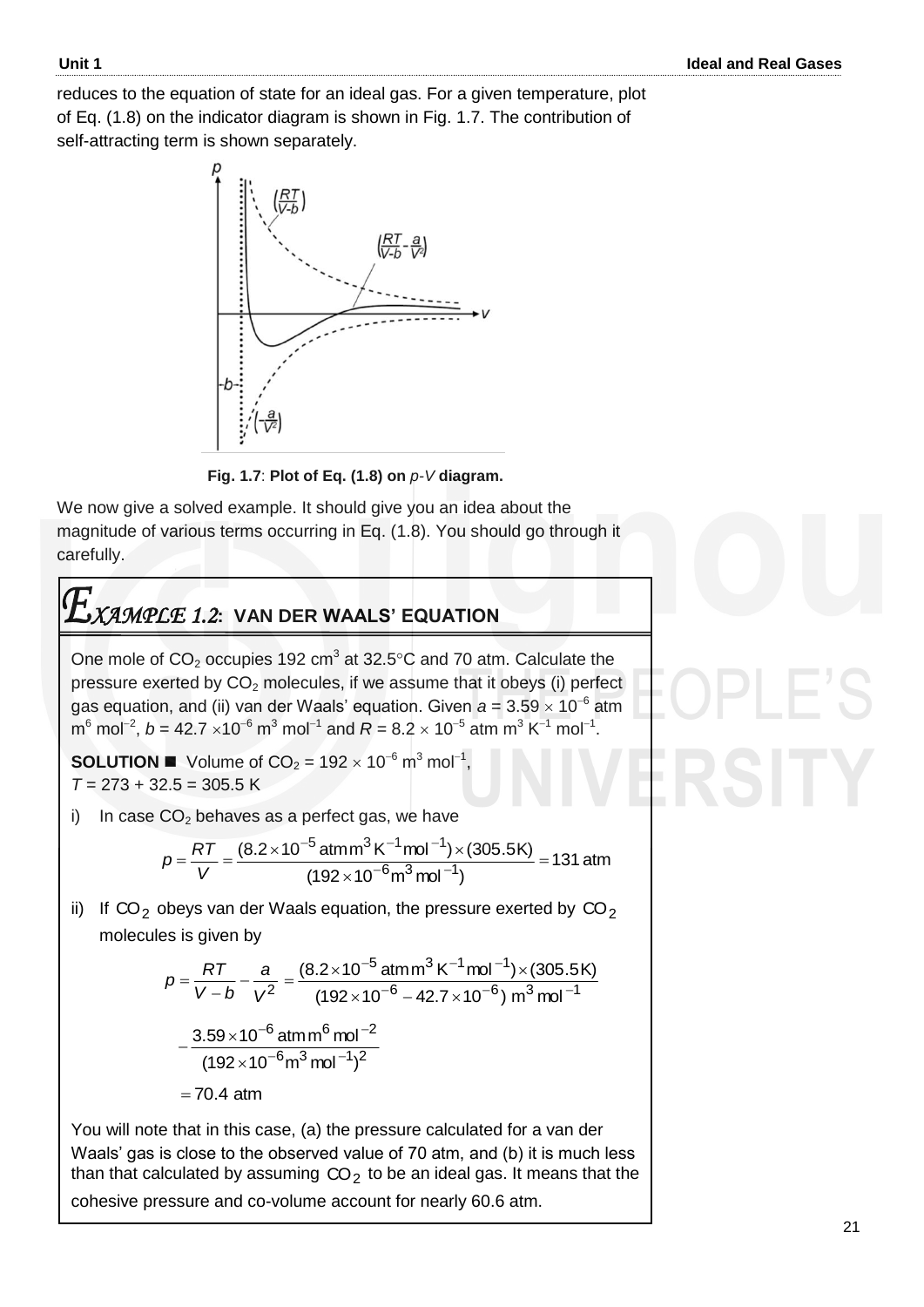Before proceeding further, we recapitulate what you have learnt about it so far.

**VAN DER WAALS' EQUATION** Recap van der Waals modified the ideal gas assumptions on the size of molecules and inter-molecular forces. Based on these assumptions, for one mole of the gas he obtained the equation  $\left(p+\frac{a}{2}\right)$  $\left(p+\frac{a}{\sqrt{2}}\right)(V-b)$  $p + \frac{a}{2}$   $(V - b) =$ *bV RT*  $\overline{\phantom{0}}$ *V*  $\bigg)$ where *a* and *b* are constant for a gas. *b* is referred to as **co-volume.**

> Due to intermolecular forces, the pressure exerted by the molecules of a real gas is less than that exerted by an ideal gas. This drop is known as **cohesive pressure.**

### **1.5.1 Comparison with Experimental Results**

We now discuss how van der Waals' equation explains experimental results. To do so, we first rewrite Eq. (1.8) as

$$
p = \frac{RT}{V - b} - \frac{a}{V^2}
$$
 (1.10)

In expanded form, this equation can be rewritten as

$$
pV^3 - (pb + RT) V^2 + a (V - b) = 0
$$
 (1.11)

From this we note that:

- 1. van der Waals' equation is cubic in *V*. It means that for given values of *p*  and *T*, *V* will have three values, which become equal at the point where condensation begins  $(T = T_c)$ .
- 2. For large values of *V*, *p* would be small and van der Waals' equation reduces to an ideal gas equation. On the other hand, when  $V \rightarrow b$  for finite temperatures,  $p \rightarrow \infty$ . Further, *V* cannot be less than *b* as this will lead to negative values of *p*, which is physically unacceptable. Obviously, a gas cannot occupy volume less than that of molecules, which are assumed to be incompressible rigid hard spheres.
- 3. For  $CO_2$ , the plot of theoretical curves obtained on the basis of van der Waals' equation at various temperatures is shown in Fig. 1.8. Note that the qualitative shape of the curves resembles the experimental isotherms of Andrews (Fig. 1.6). However, there are differences in details, particularly at low temperatures. For instance, van der Waals' equation predicts wave-like pattern in the straight-line region of Andrews' curves obtained for  $T \le 294.5$  K. This is depicted as shaded portion in this figure. For  $T = 286.1$ K, the portions AB and FG respectively represent gaseous and liquid states. However, the portion *BC* represents supersaturated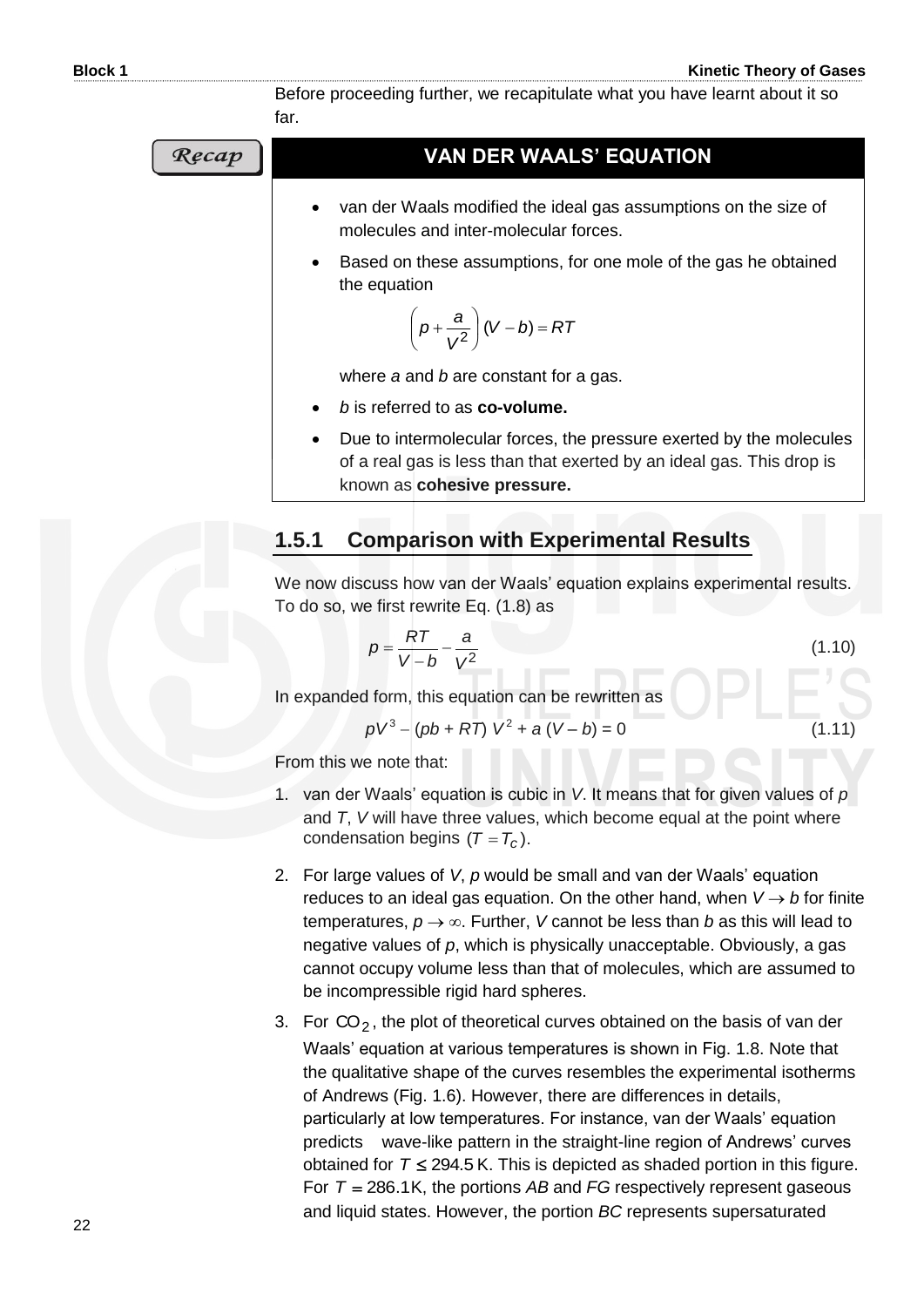vapour and portion *EF* represents a superheated liquid. These correspond to meta-stable states and are not observed in the experimental results obtained by Andrews, which represent only the states of stable equilibrium. The portion *CDE* of the theoretical curve indicates that as we move from the state of supersaturated vapour towards superheated liquid, the volume and pressure decrease simultaneously. This corresponds to a *collapsible state*, which is unnatural and can never be realised in practice.



 **Fig. 1.8**: **Theoretical isotherms for CO2.**

We thus find that proper interpretation of van der Waals' curves helps to resolve the apparent discrepancy with observed results.

Let us now sum up what you have learnt in this unit.

### **1.6 SUMMARY**

| <b>Concept</b>                              | <b>Description</b>                                                                          |
|---------------------------------------------|---------------------------------------------------------------------------------------------|
| <b>Pressure exerted by</b><br>gas molecules | ■ The pressure exerted by the molecules of a gas on the walls of a<br>container is given by |
|                                             | $p = \frac{1}{3} m n \overline{v^2} = \frac{1}{3} \rho \overline{v^2}$ .                    |
|                                             |                                                                                             |

*Root mean square*  **The root mean square speed** of a gas molecule is given by

$$
V_{\text{rms}} = \sqrt{\overline{v^2}} = \sqrt{\frac{3RT}{M}} = \sqrt{\frac{3k_B T}{m}}
$$

 At **absolute zero temperature**, gas molecules are devoid of all motion.

*Van der Waals' equation for real gases*

*speed*

■ Ideal gas equation fails to explain observed behaviour of real gases, except at low temperatures. van der Waals' equation of state for one mole of a real gas is

$$
\left(p+\frac{a}{V^2}\right)(V-b)=RT
$$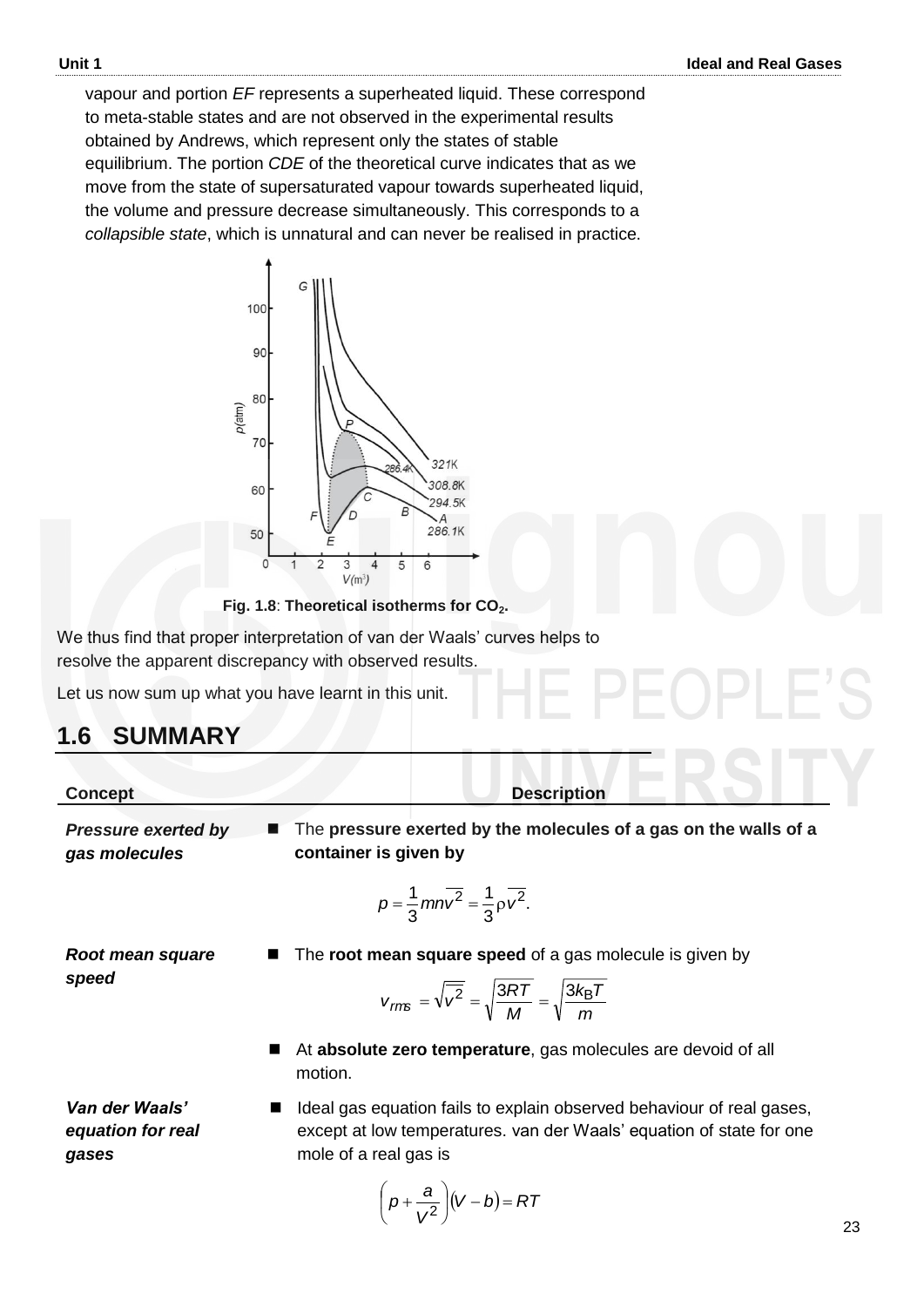- $\blacksquare$  Here (*a* /  $V^2$ ) arises due to the presence of intermolecular interactions and is called cohesive pressure. *b* is known as covolume and has its origin in the finite size of the gas molecules.
- van der Waals' equation reduces to perfect gas equation at low pressures.

### **1.7 TERMINAL QUESTIONS**

- 1. Calculate *vrms* for helium atoms at 300K. At what temperature will oxygen molecules have the same value of *vrms* ? Take  $m_{\text{He}} = 6.67 \times 10^{-27} \text{ kg.}$
- 2. A cubical box of side 0.1 m contains  $3 \times 10^{22}$  molecules of a gas at 300 K. Calculate the average pressure exerted by it on the walls of the cube.
- 3. Calculate the temperature at which the root mean square speed of hydrogen and oxygen molecules will be equal to their escape velocities from the Earth's gravitational field. The radius of the Earth is 6400 km.

$$
N_A = 6 \times 10^{26}
$$
 mol<sup>-1</sup>,  $g = 9.8$  ms<sup>-2</sup>,  $k_B = 1.38 \times 10^{-23}$  JK<sup>-1</sup>

- 4. Calculate the average kinetic energy of neutrons at 300 K. Take the mass of the neutron as  $1.675 \times 10^{-27}$  kg.
- 5. 210 g of N<sub>2</sub> gas at 8 atm pressure occupies  $24 \times 10^{-3}$  m<sup>3</sup> of volume.
	- Assuming that the gas obeys van der Waals' equation of state with  $a = 1.39 \times 10^{-6}$  atm m<sup>6</sup>mol <sup>-2</sup> and  $b = 39.1 \times 10^{-6}$  atm m<sup>3</sup>mol <sup>-1</sup>, calculate its temperature.

### **1.8 SOLUTIONS AND ANSWERS**

### **Self-Assessment Questions**

- 1. The assumptions made about point size of molecules and lack of intermolecular attraction will not be valid for real gases. The equation of state for real gases is more accurately described by van der Waals' equation.
- 2. We know that the average kinetic energy of a molecule is given by

$$
\varepsilon = \frac{3}{2} k_{\text{B}} T = \frac{3}{2} \times (1.38 \times 10^{-23} \,\text{J K}^{-1}) \times 300 \,\text{K}
$$

$$
= 6.21 \times 10^{-21} \,\text{J} = 3.88 \times 10^{-2} \,\text{eV} = 39 \,\text{meV}
$$

since 1 eV =  $1.602 \times 10^{-19}$  J.

- 3. Boyle's law is not violated because in this case the mass of the gas does not remain constant inside the balloon.
- 4. We know that a gas can be liquefied by compression when its temperature is below its critical temperature. So, we cannot liquefy helium, argon, hydrogen and oxygen at room temperature.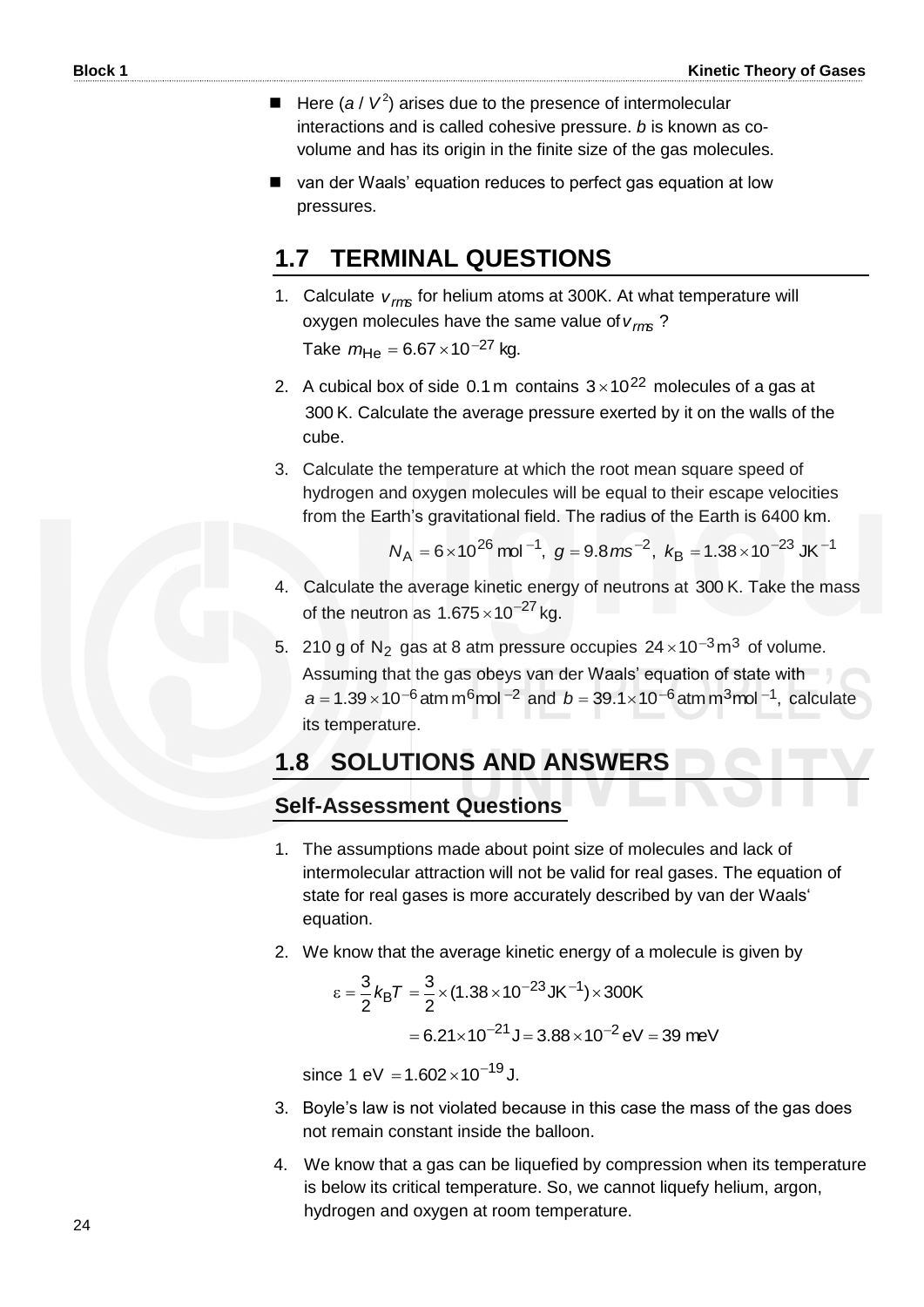### **Terminal Questions**

1. We know that

$$
v_{\text{rms}} \text{ (He)} = \sqrt{\frac{3k_{\text{B}}T}{m_{\text{He}}}}
$$

On inserting the numerical data, we get  
\n
$$
v_{rms} = \sqrt{\frac{3 \times (1.38 \times 10^{-23} \text{ J K}^{-1}) \times (300 \text{ K})}{6.67 \times 10^{-27} \text{ kg}}}
$$
\n= 1365 ms<sup>-1</sup>

You can also write

$$
1 = \frac{v_{\text{rms}}(O_2)}{v_{\text{rms}}(\text{He})}
$$

$$
= \sqrt{\frac{T_{O_2}}{M_{O_2}} \times \frac{M_{He}}{T_{He}}}
$$

 so that the temperature at which the root mean square speed of oxygen will become equal to that of helium is given by

$$
T_{\text{O}_2} = \frac{M_{\text{O}_2} T_{\text{He}}}{M_{\text{He}}} = \frac{8 M_{\text{He}} T_{\text{He}}}{M_{\text{He}}}
$$

$$
= 8 T_{\text{He}} = 2400 \text{ K}
$$

2. Here  $N = 3 \times 10^{22}$  molecules,  $T = 300$  K and  $V = 10^{-3}$  m<sup>3</sup>. On inserting these values in the ideal gas equation

$$
p = \frac{N}{V} k_{\rm B} T
$$

we get

$$
p = \frac{3 \times 10^{22}}{10^{-3} \text{ m}^3} \times (1.38 \times 10^{-23} \text{ J K}^{-1}) \times (300 \text{ K})
$$
  
= 1.24 × 10<sup>5</sup> N m<sup>-2</sup>

3. The average kinetic energy of a gas molecule of mass *m* and moving with root mean square speed,  $v_{\text{rms}}$  is equal to  $\frac{1}{2}mv^2$ 2  $\frac{1}{2} m v^2$  or  $\frac{3}{2} k_B T$ . 2  $\frac{3}{2}$ *k*<sub>B</sub>T. We know that

the escape velocity from the surface of the Earth is given by

$$
v_{\rm es} = \sqrt{2gR_0}
$$

where  $g$  is acceleration due to gravity and  $R_0$  is the radius of the Earth. Since kinetic energy of a molecule moving with escape velocity will be equal to  $\frac{1}{2}mv_{\text{es}}^2$  $\frac{1}{6}$  *mv*<sup>2</sup><sub>es</sub> we can write

$$
\frac{3}{2}k_{\text{B}}T = mgR_0
$$
  
so that 
$$
T = \frac{2}{3}\frac{mgR_0}{r^2}
$$

B 3 *k*

so that

a) For hydrogen molecules

$$
T_{H_2} = \frac{2}{3} \frac{m_{H_2} g R_0}{k_B}
$$